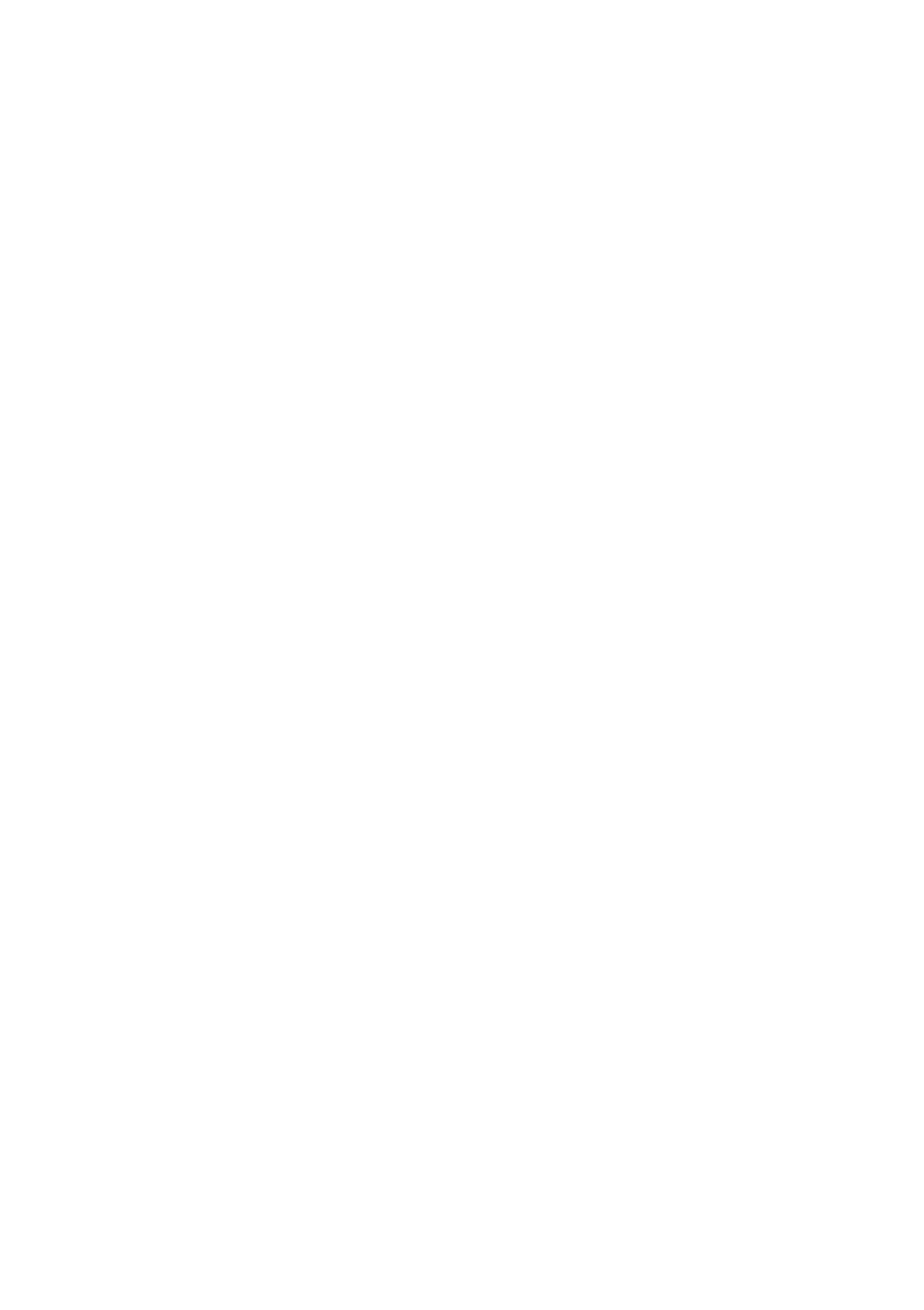# **1. The purpose and background of the work**

## **Why the "Knowledge Fit"?**

When Facebook went public in 2012 it was quoted at 104 billion dollars, however, at that time, it did not have any revenue. (Olney, 2012) In a famous conference, Bill Gates CEO of Microsoft said: "Our primary assets, which are our software and our software-development skills, do not show up on the balance sheet at all; this is probably not very enlightening from a pure accounting point of view." (The Economist and Economist, 1999) At the end of the last century, the economic society realised that the values of a company are not related only to its physical assets but in particular in the so-called "intangible assets." The protection of such valuable asset is vital for the resilience of the knowledgeintensive companies.

This research aims to develop an approach to support organisations measuring their capacity to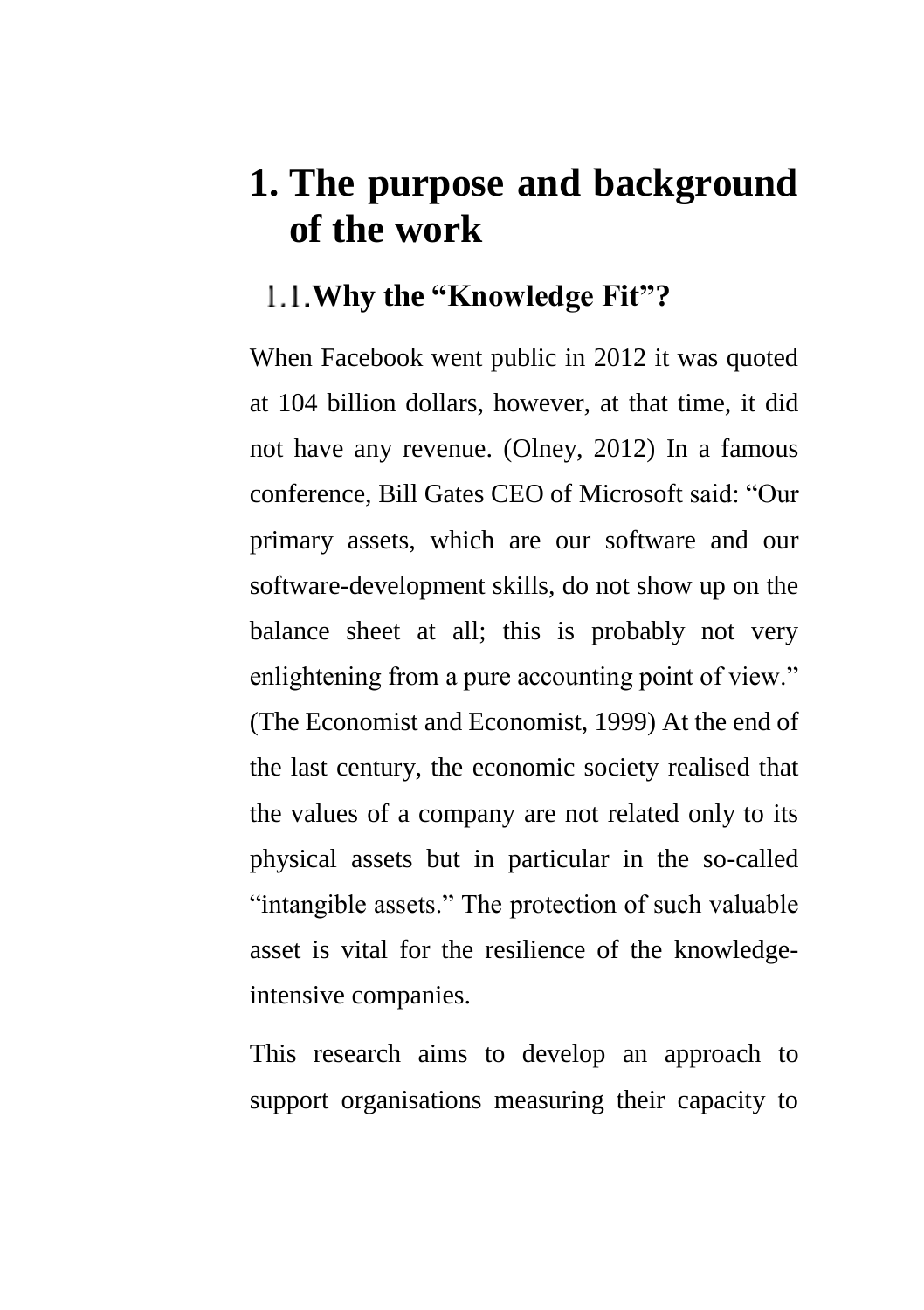optimise the intellectual capital that they hold in their organisation and in particular the human capital. We call this measure "Knowledge Fit". Through this approach, we would like to provide a framework that can help the organisations to understand if the knowledge available in an organisation sufficient to succeed if it can take advantage of its human capital and if there is a sufficient alignment between the process improvement practice and the human resources.

### **Purpose of the research**

The purpose of this research is to validate that the framework can produce a measure that can identify gaps and provide valuable elements to improve processes, organisation and the measuring system itself.

Finally, we will draw conclusions that will reflect upon the benefit or defects of this approach in comparison with different methods available in the literature.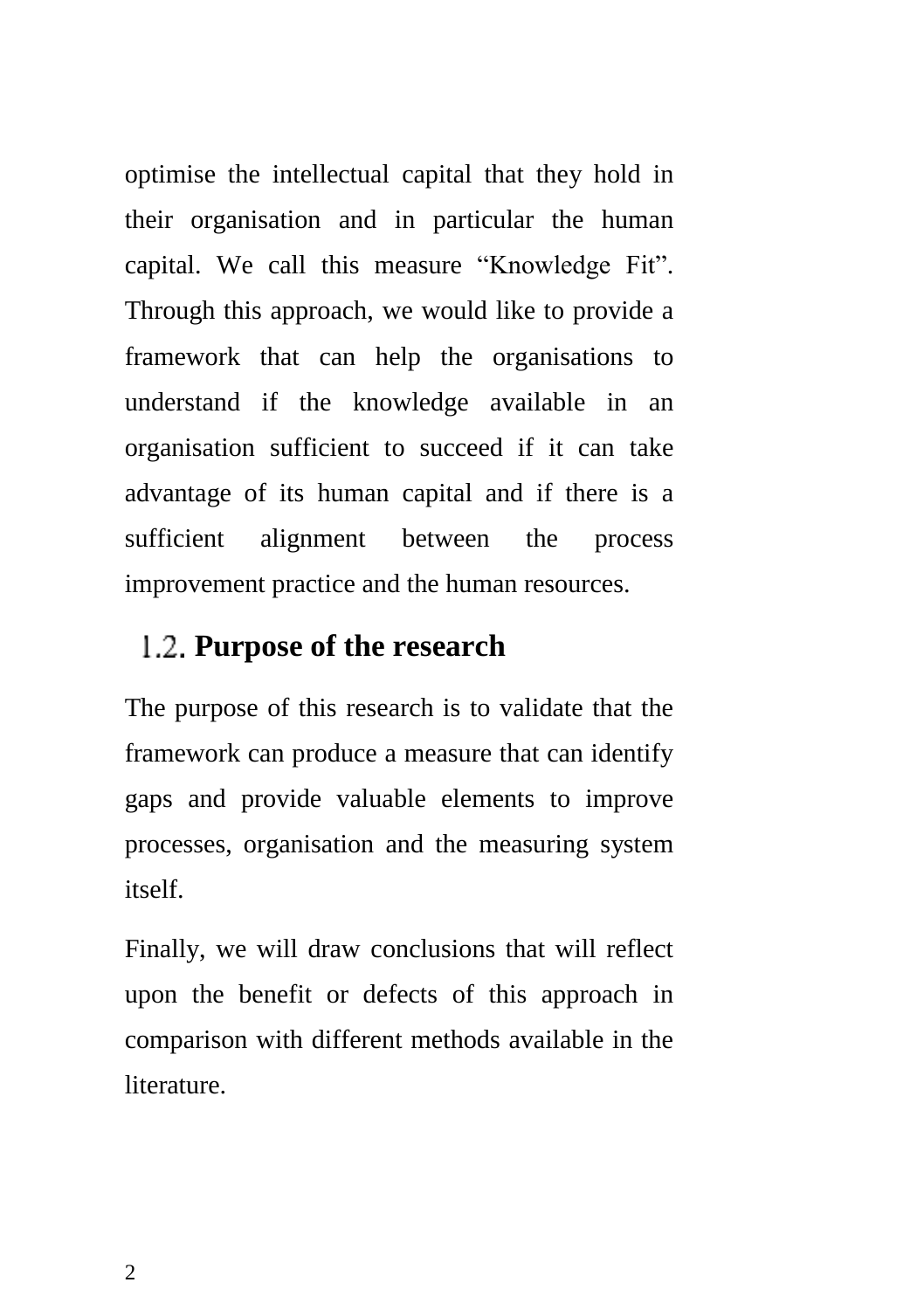## <span id="page-4-0"></span>**Problem statement and research questions**

Practices of process improvement stress the concept that good business performance is mainly connected with the optimal process execution.

Taiichi Ohno (Jones, 2003), father of the Toyota Production System was used to say: "Brilliant process management is our strategy. We get brilliant results from average people managing brilliant processes. We observe that our competitors often get average (or worse) results from brilliant people managing broken processes."

The general approach of the modern practices for business process improvement does not put the organisation issues as a priority in the activities. The value, for the customers, is the first element of a reengineering, followed by the efficient process definition and only after that technology and organisation enter in the picture. However, technology and human resources complete the picture but are not in the foreground.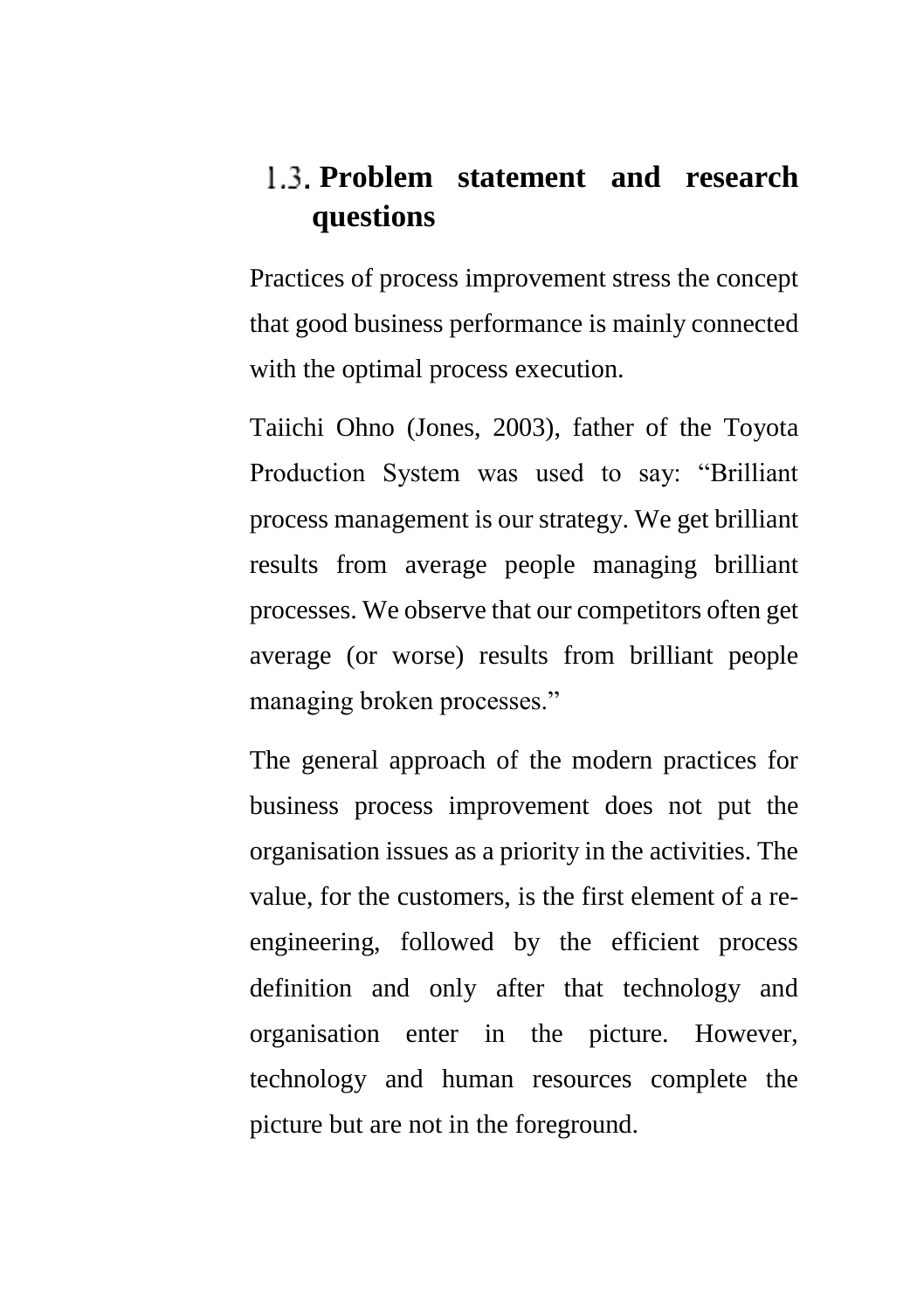However, in all re-engineering action, there is a moment of the capacity check where a foreseen process future state should be dimensioned for a future capacity.

In this research, we are exactly focusing on this capacity that must be able to support the process reorganisation. We will develop an approach to the evaluation of the required organisational capacity with a focus on the capacity regarding knowledge.

It is the common practice, in fact, to evaluate the capacity regarding FTE allocated to the individual activities as any person is equivalent in the execution.

In the literature research, we will support the idea that optimal processes require correct knowledge. This is a general truth, but the importance of having skilled resources is even more critical in those processes at high complexity.

With the new technological advancements, technology is rapidly replacing people in low

4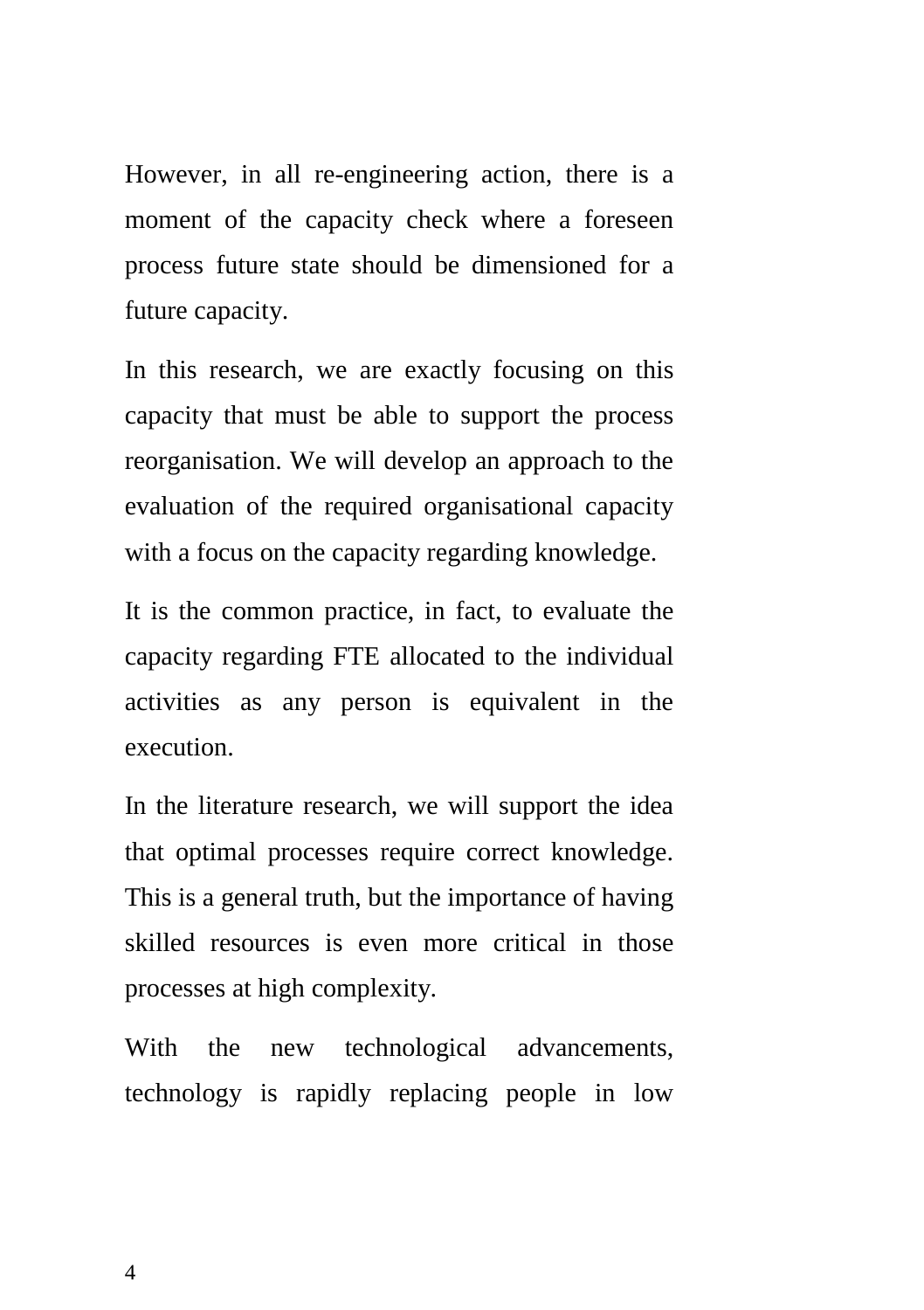knowledge intense jobs; therefore the human resources need always to be more specialised. Specialised knowledge becomes scarce; this is when having knowledge optimisation techniques may play a crucial competitive advantage.

**Research Question 1**: How can we determine the knowledge capability required by an organisation to run its processes?

To address this problem, we will propose a theoretical measurement framework that will provide a synthetic and analytical measurement of a "de facto" situation of a "Knowledge Fit" given a formal definition of the business processes, skill test results and formal organisational deployment<sup>1</sup>. In this thesis, we will be determining what the level of

 $\overline{a}$ 

<sup>&</sup>lt;sup>1</sup> In chapter 5 the dissertation we gave a more exhaustive explanation of the Organisation Deployment that in brief is the process of connecting individual job holder with the activities through a chain of organisation entities (individuals, positions, roles, activities).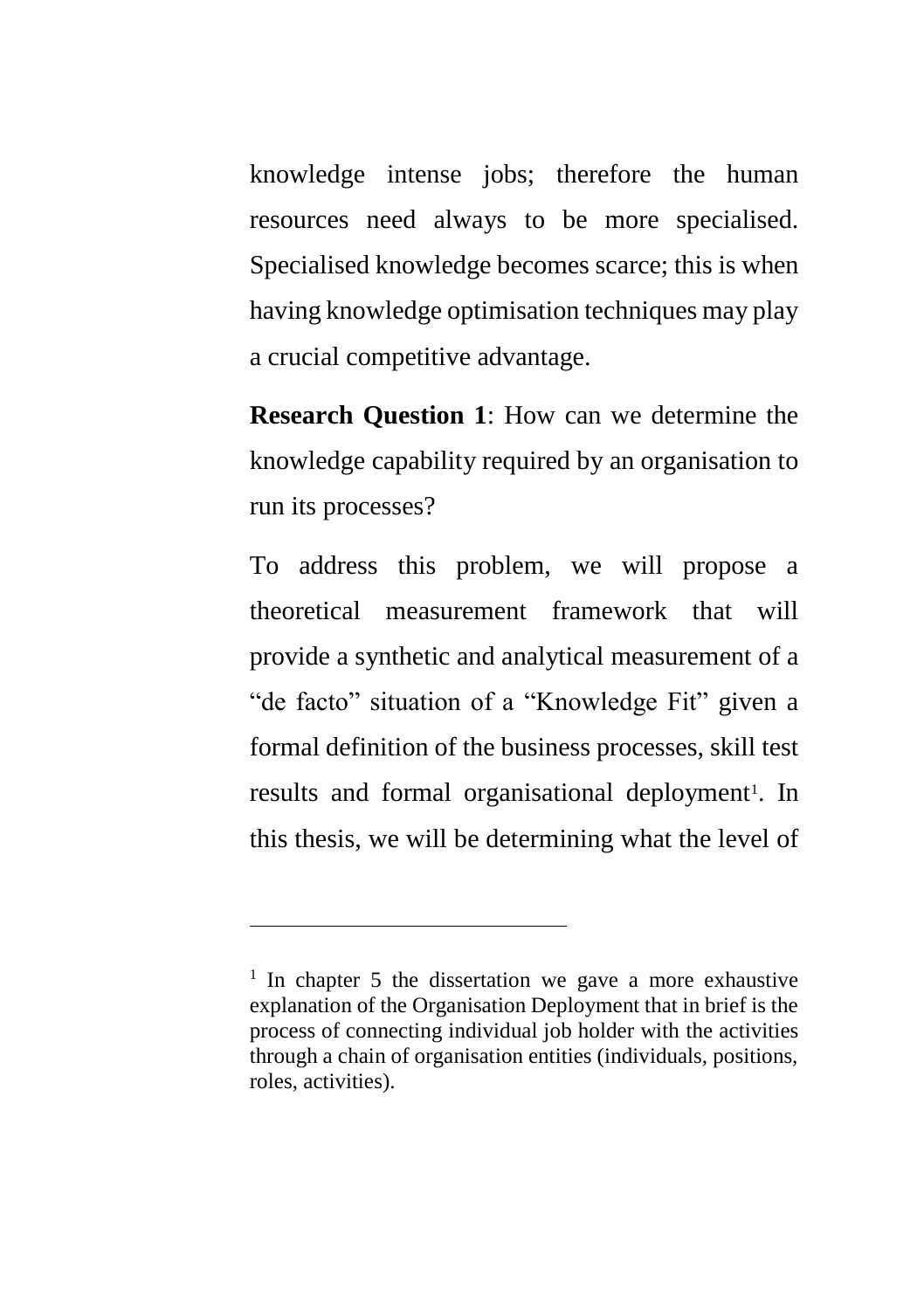analysis for which we should perform knowledge measures are.

**Research Question 2**: What are the possible approaches to validate a reorganisation<sup>2</sup> with a knowledge capability perspective?

Answering this question requires to identify an operating system that supports the formalisation of the reorganisation and, at the same time support a systematic measure of the knowledge capability for the system. To develop this, we will show how semantic enabled BPM used in conjunction with the PROKEX system and the STUDIO semantic testing platform can provide a sound environment to support the organisational simulation. With the term reorganisation, we mean any change that impacts either people, processes or the organisation systems.

 $\overline{a}$ 

<sup>&</sup>lt;sup>2</sup> In our context a reorganisation can involve a change in any of the dimensions: People, Processes and Organisation. We must also pay attention to the connection between those three elements of a change: the impact that any individual change have on the other.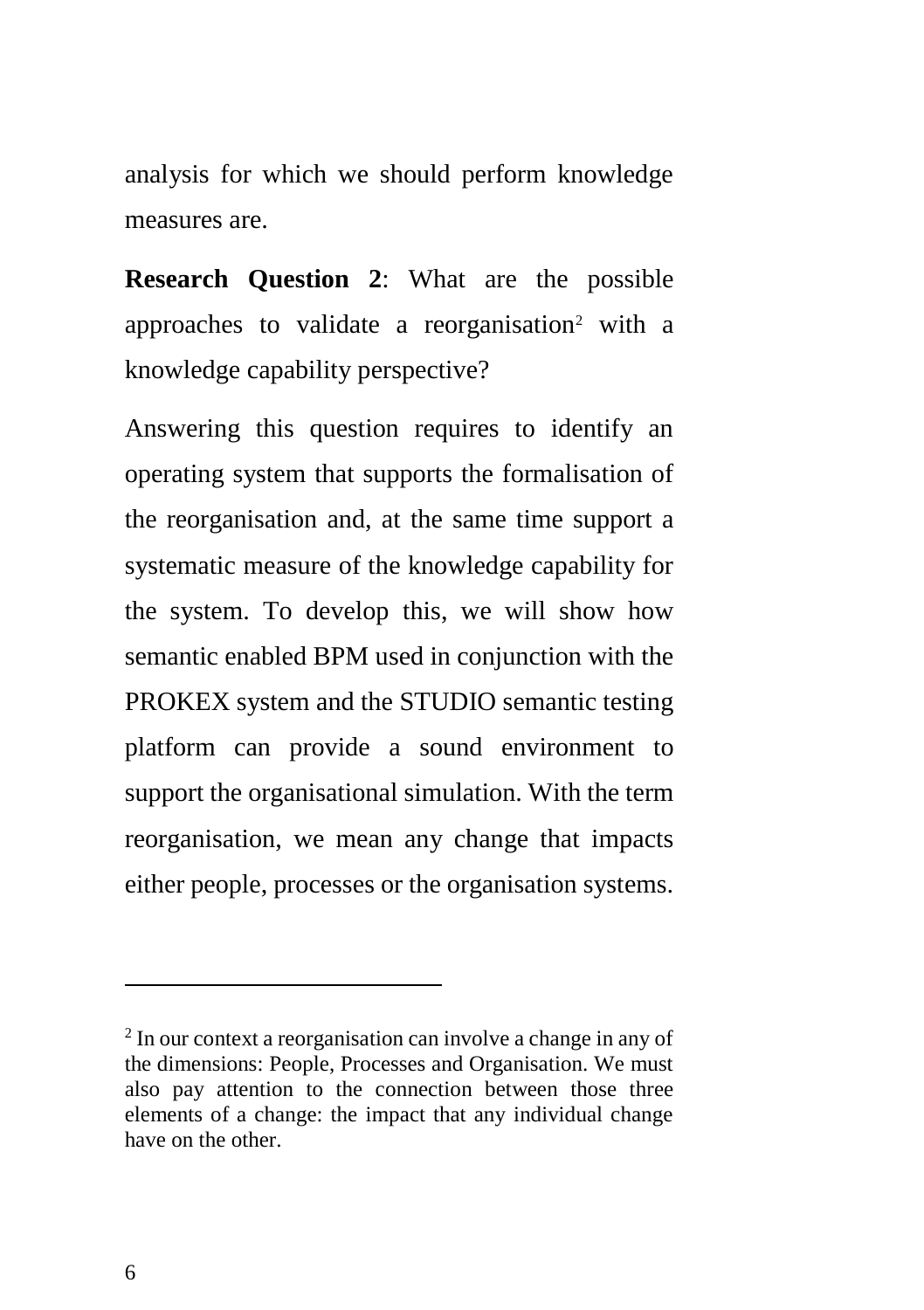**Research Question 3**: Is there any possibility for a semi-automatic or automatic solution to optimise the allocation of people to perform business activities?

This third question is very connected to research question 2. In fact the framework that we are going to define on one side will provide knowledge indicators to support decisions at the topological level; at the same time may provide scenarios (using those indicators) that maximise the "Knowledge Fit" while variating the elements of the organisation.

By testing in a real case, we would like to highlight the pros and the limitation of an automatic solution that optimisation of the organisational deployment based on the maximisation of the "Knowledge Fit".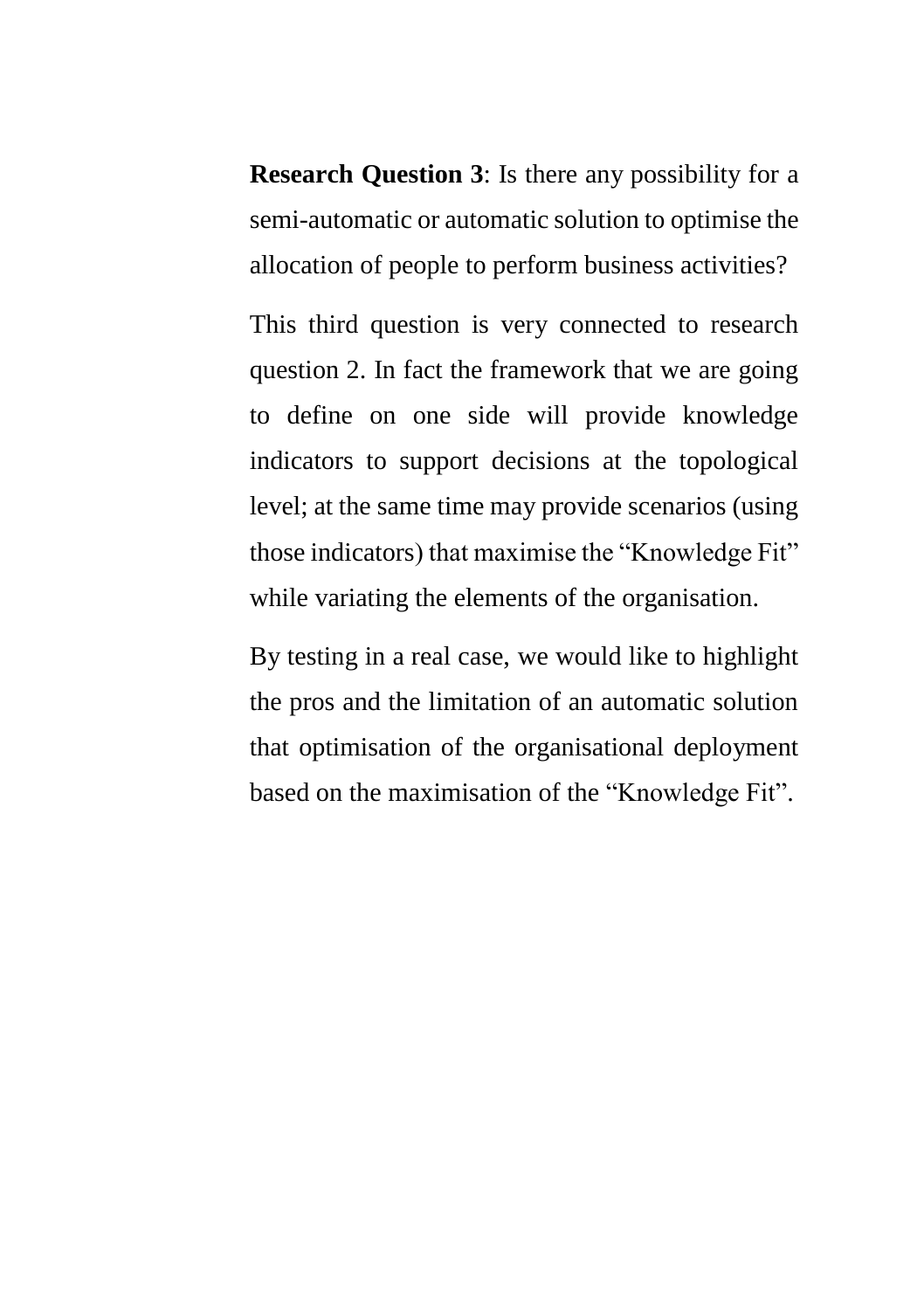# **2. The method used and the reasons**

This thesis will use case studies to validate the "measure" approach while identifying those critical points that can impact the adoption of the conceptual framework in a possible real-life implementation. It is important to mention that this thesis mainly focuses on validating the applicability of the conceptual framework and not the validity of the approach. According to Harland (Harland, 2014), in a case study, the unexpected should emerge, and when it does, there is potential to make a useful contribution to knowledge, theory and practice. The objective of the study will, therefore, explain what the reader or listener needs to consider before they contemplate change and it will be seen as critical in the sense that it avoids being dogmatic in its examination of the case and theory.

The thesis will follow a methodology that was already adopted for several theses (Török, 2014) in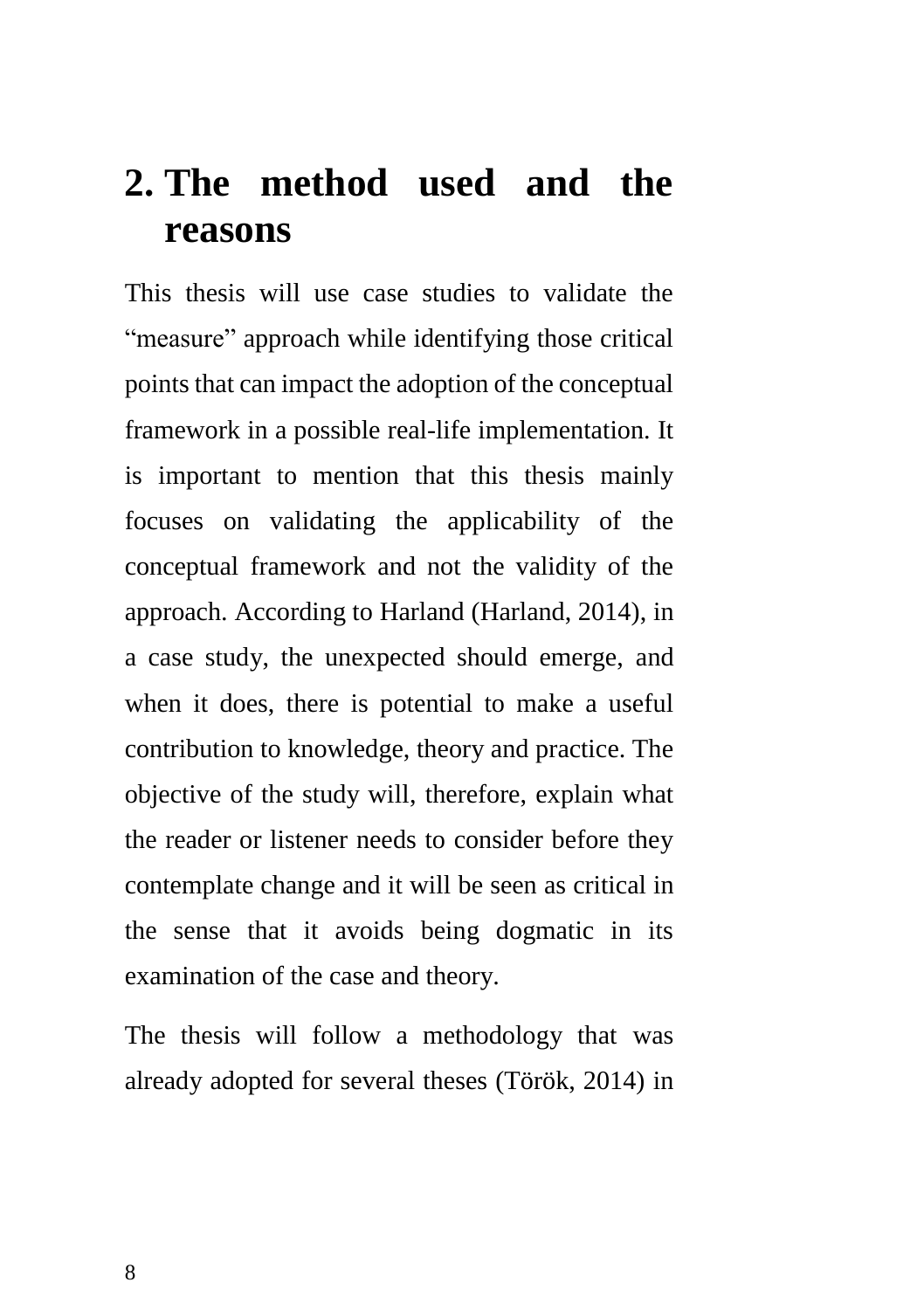this doctoral school and whose steps are the following :

- To research reference paradigms in literature
- To develop a theoretical framework
- To develop an operating environment to work with the theoretical framework
- To identify the requirements against the case study and perform the analysis of the case
- Validate the theoretical framework through the case study

This thesis develops and follows a methodology, which is known in the social sciences investigating the value of intellectual capital in the context of business reorganisation. The methodology incorporates some elements of computer science architecture that in this context can lead to different approaches by the approach that in this school already Klimkó (Klimkó, 2001) followed.

As long as the methodology that we used is based on the adoption of specific computer infrastructure, including Business Process Modelling (BPM) and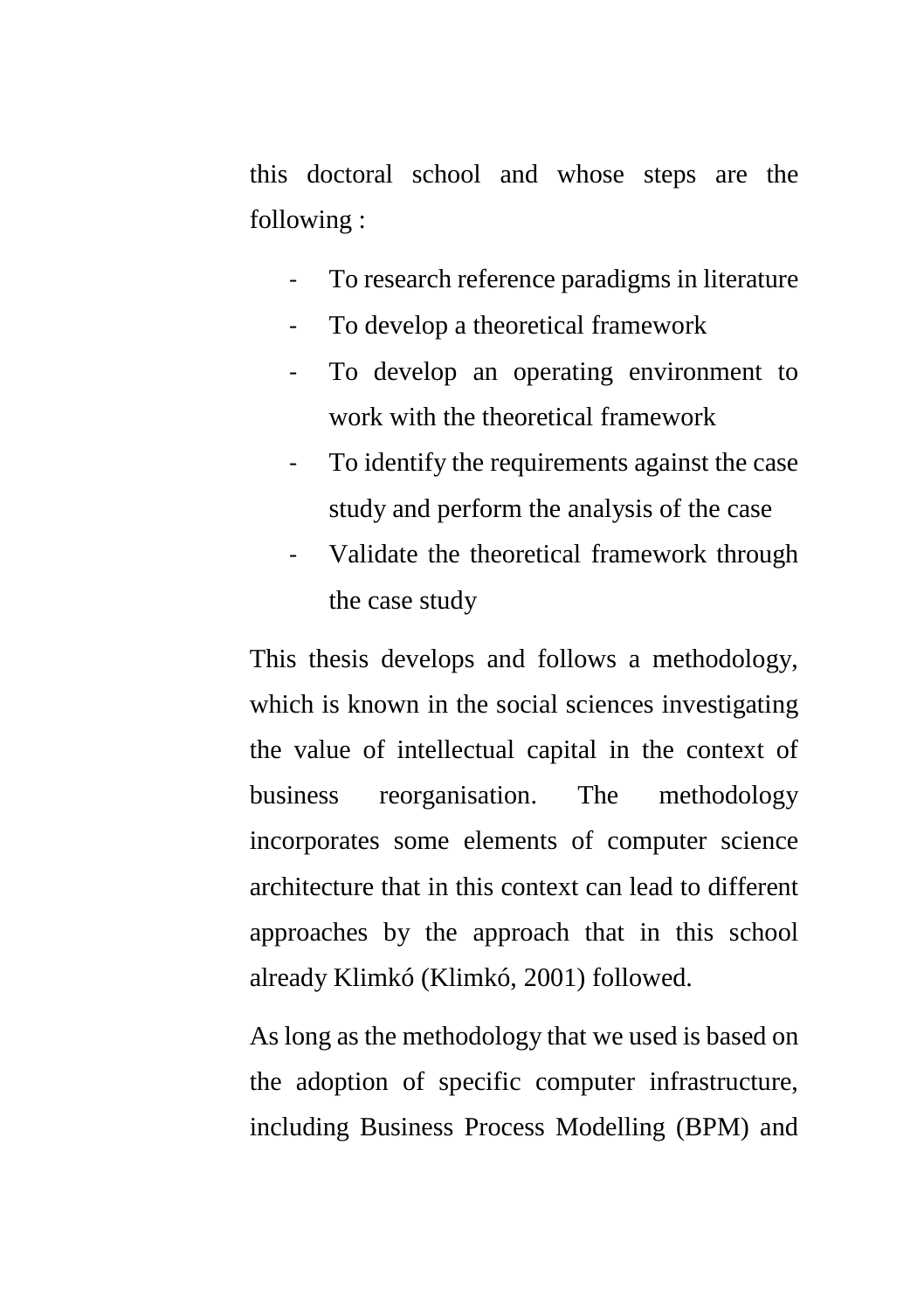semantic web technologies, the computer science approach is the prevalent similar to what Weber (Weber, 2017) concluded in his doctoral thesis.

According to Amaral et al. (Amaral *et al.*, 2011), research methodologies in the field of computer science may be of five type:

- Formal
- Experimental
- Build
- Process
- Model

## **The scope of the research**

The "Knowledge Fit" measure is using two reference formalisms: Business Process Models (BPM) (Gábor and Szabó, 2013) to describe the processes and ontologies (Jurisica, Mylopoulos and Yu, 1999) to represent knowledge. Those models include a representation of knowledge in two different context process/organisation and knowledge domains. They are both formal models to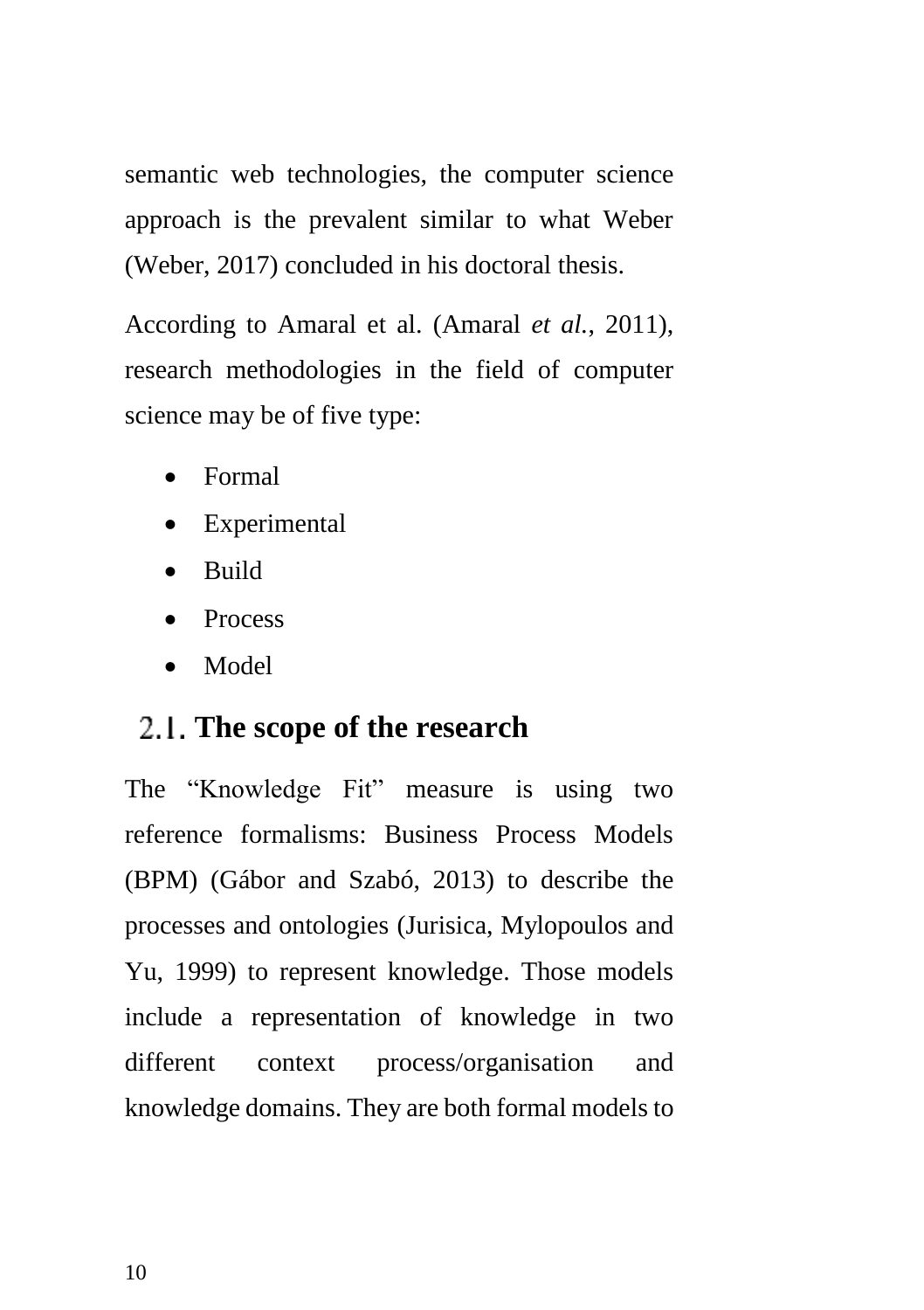represent codified information. In analysing and the problem, therefore, we must consider that we will address only the explicit knowledge of the individuals. We will not consider a critical area that is related to experience, attitudes that are important but cannot be captured by our framework (Warier, 2014a).

However, the approach proposed have the potential to support the elicitation of tacit knowledge and its codification through the application of an enrichment and refining process of the representation models: BPM and ontologies. (Arru, 2014)

This solution integrates the BPM life cycle with the Evans and Ali's (Evans and Ali, 2013) model of the Knowledge Management Cycle (KMC) represented in [Figure 2-1.](#page-13-0)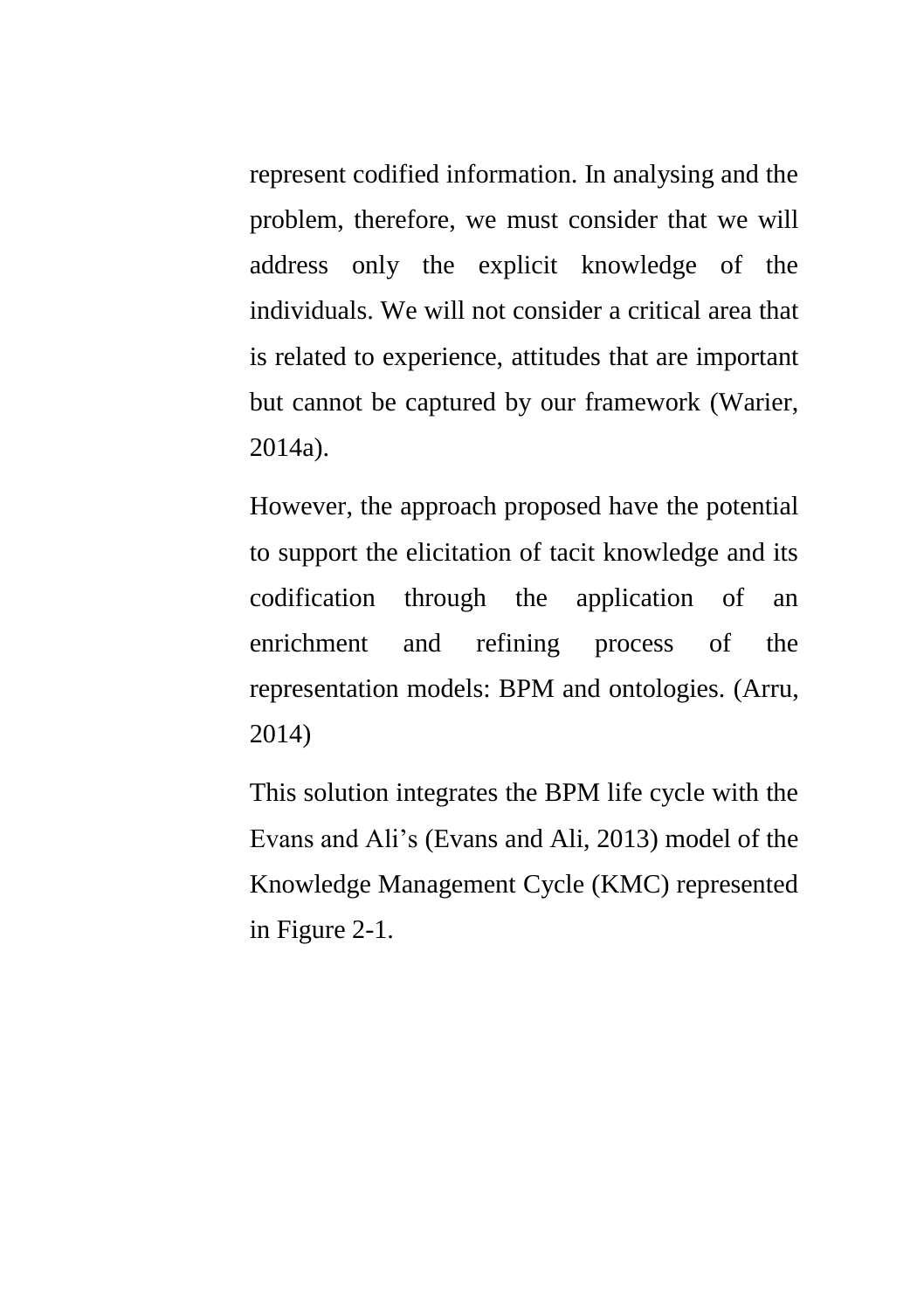

<span id="page-13-0"></span>*Figure 2-1 The Knowledge Management Cycle (KMC) Model.*

## **Empirical evidences**

In the final part of this thesis research, the objective is to demonstrate the applicability of the model to a real business case where actual workers will be assessed to evaluate their fit to their job in this current assignment and following a reorganisation following a process improvement exercise. In Chapter 7.2 through the business case we demonstrated the applicability and robustness of the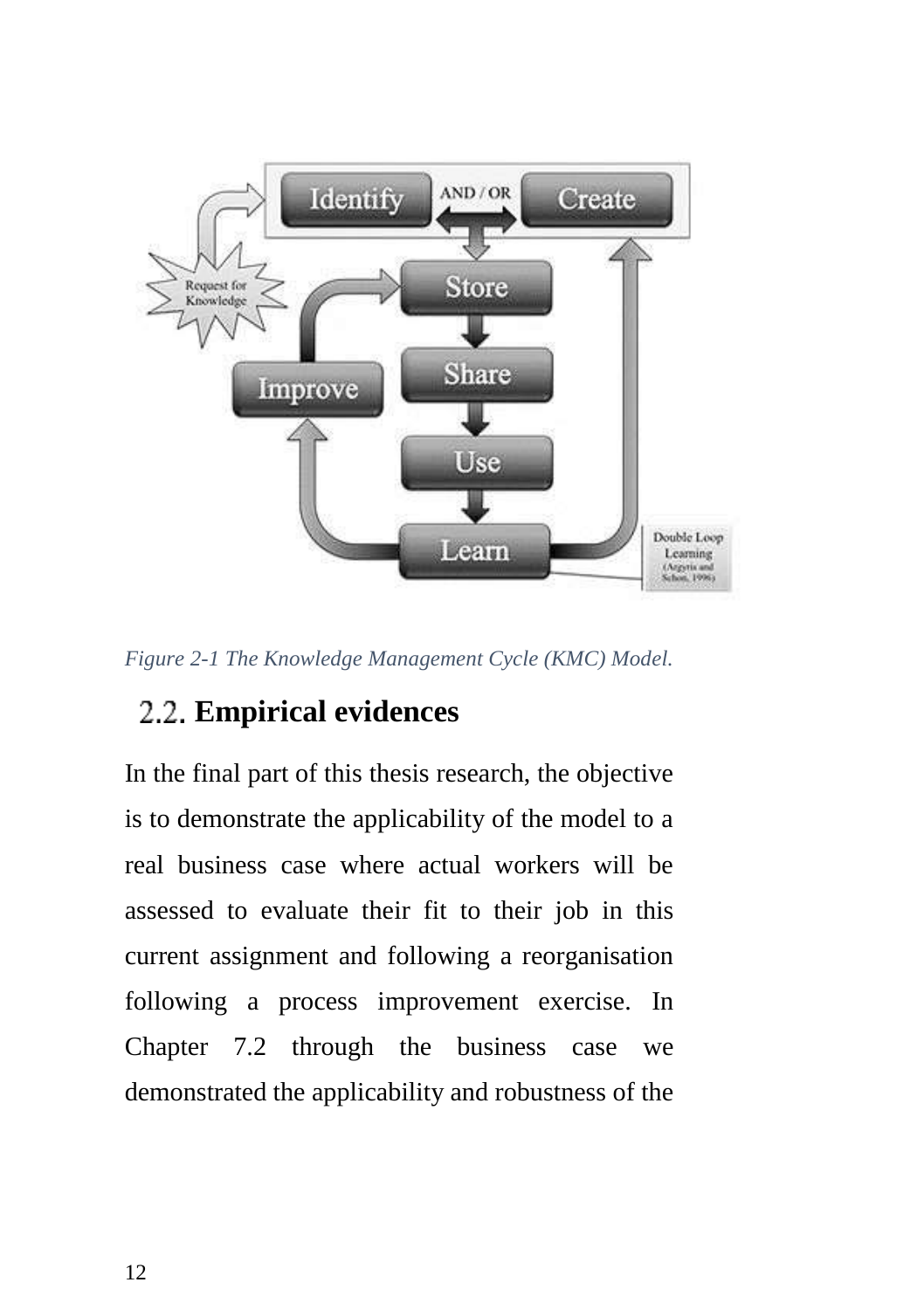approach. The validation of the model will be performed by following the following final steps as described in [Figure 2-2.](#page-14-0)



<span id="page-14-0"></span>*Figure 2-2 Final validation of the Thesis*

#### $2.2.1.$ **Load Ontology**

To finalise the experiment and to confirm the thesis we will load the Ontology completed after the second iteration in the STUDIO Ontology server. We will not enrich further the Ontology to demonstrate that a general Ontology developed at the corporate level can produce an acceptable output when applied in a local context.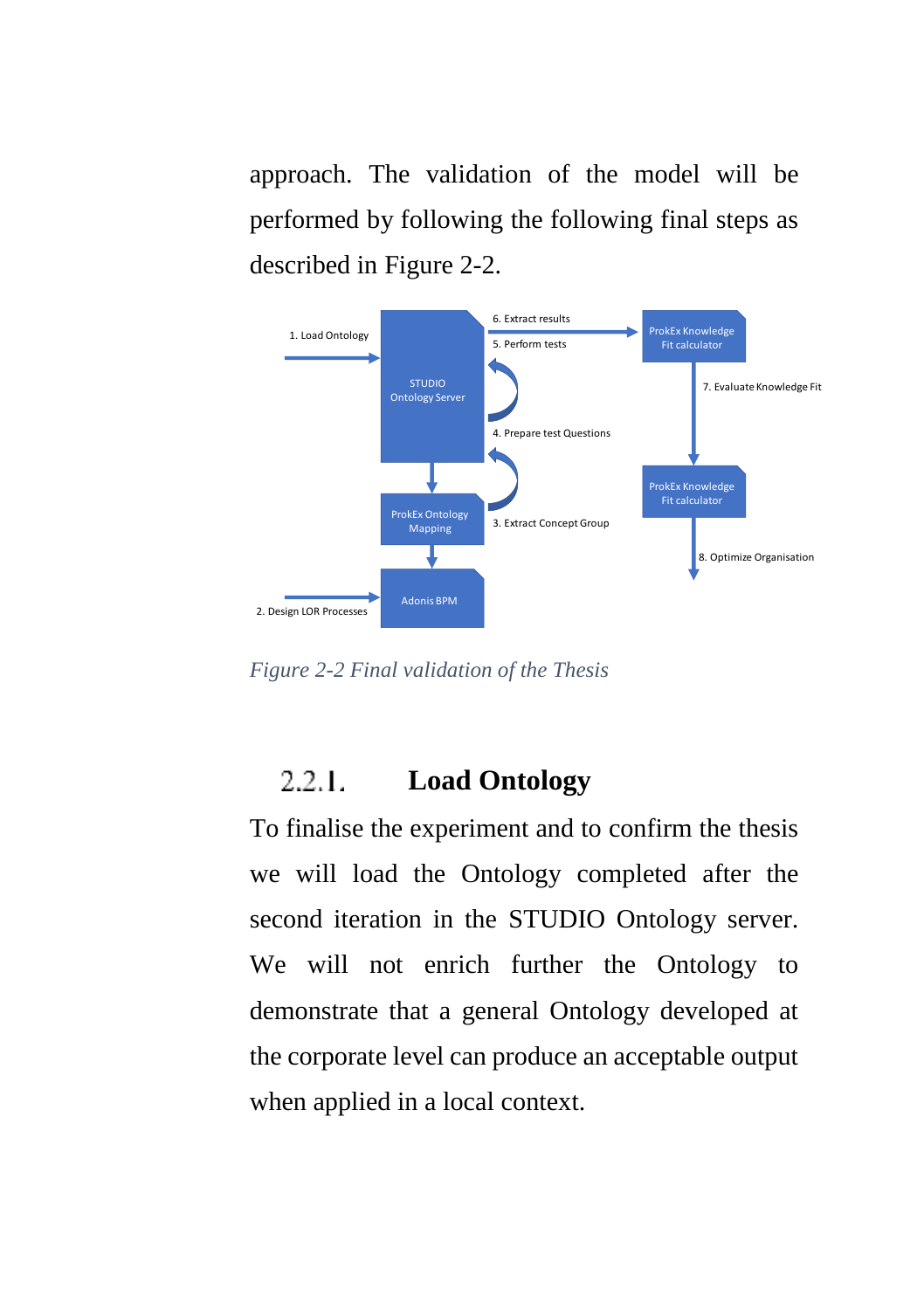#### **Design LOR Processes** フフフー

In IES, organisation changes resulted in modification of the GOR and the implementation of a new particular LOR as a consequence of a Process Improvement activity.

We will test therefore the Ontology generated for a generic organisation in the MOL group in the context of the particular local process as implemented in the IES logistics.

#### $2.2.3.$ **Extract Concept Group**

Similarly, to the approach used in chapter 6.4.2, in chapter 7.2.2.1 we will use PROKEX to match Ontology with the BPM, and we will extract a Concept group containing all concepts that the system managed (Chapter 7.2.1 and 7.2.1.1) to identify within the process descriptions.

#### 2.2.4. **Prepare test Questions**

The Extracted Concept group will be therefore loaded in the STUDIO software and will be the domain base for the trial to the IES associates. This phase was particularly labour intensive because the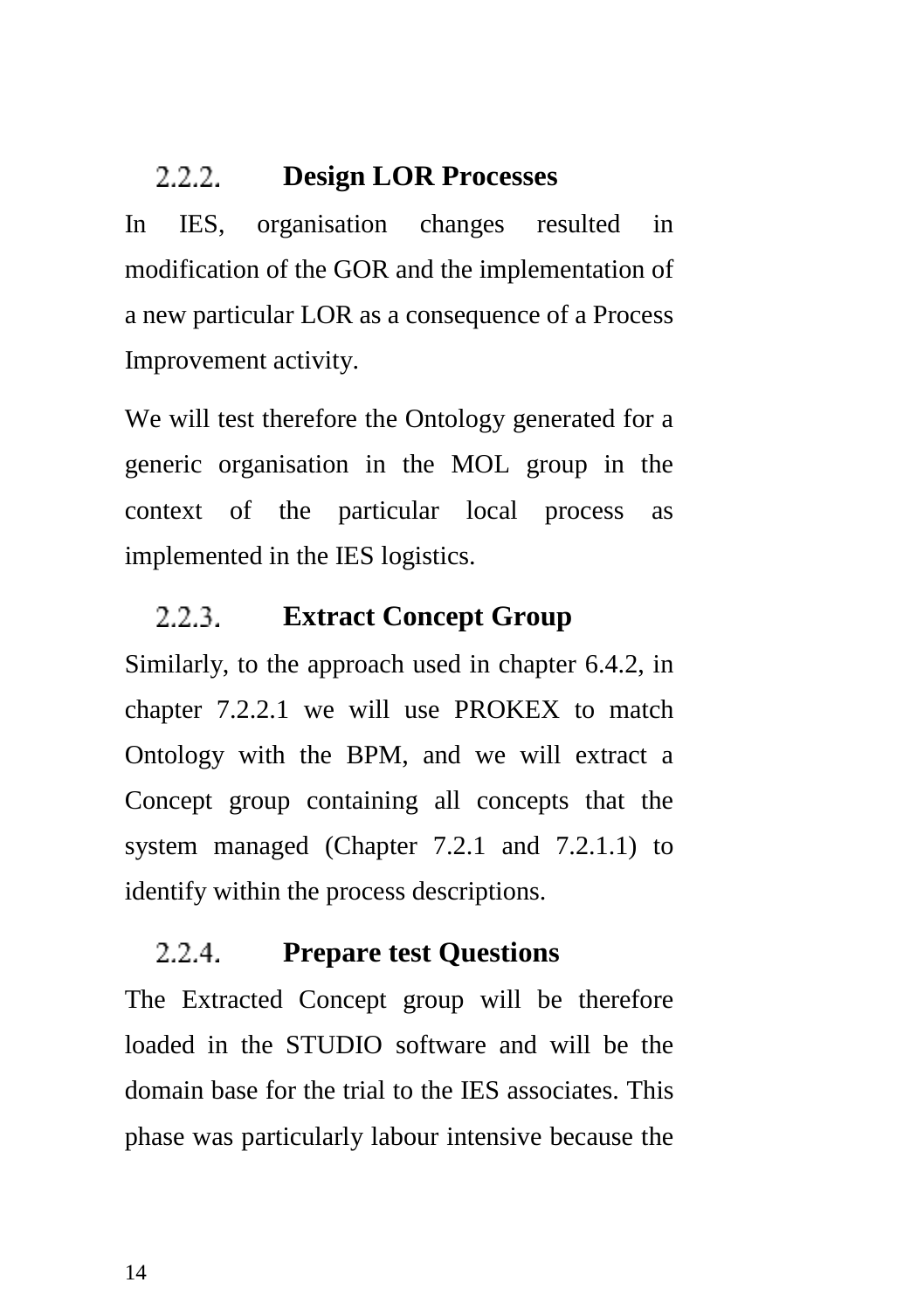domain experts need to prepare questions related to more than 200 concepts.

#### $2.2.5.$ **Perform tests**

Once the test is set up, in Chapter 7.2.4, we implemented the test with the support of the actual IES associate working in the Mantovan IES site and few extra people working in other locations of the company or different roles. The objective is, in fact, to evaluate that other resources in the company may have a similar or better fit for specific jobs.

#### 2.2.6. **Extract results**

In Chapter 7.3 we processed the derived results as described in section 5.6 to determine the measurements of the "Knowledge Fit".

#### $2.2.7.$ **Evaluate "Knowledge Fit"**

Chapter 7.4 focuses on the conclusions of the discussion with the local management to understand to what extent the model computed is in line with their understanding of the company and if it gives wrong indications or value added to support the Process Improvement initiative.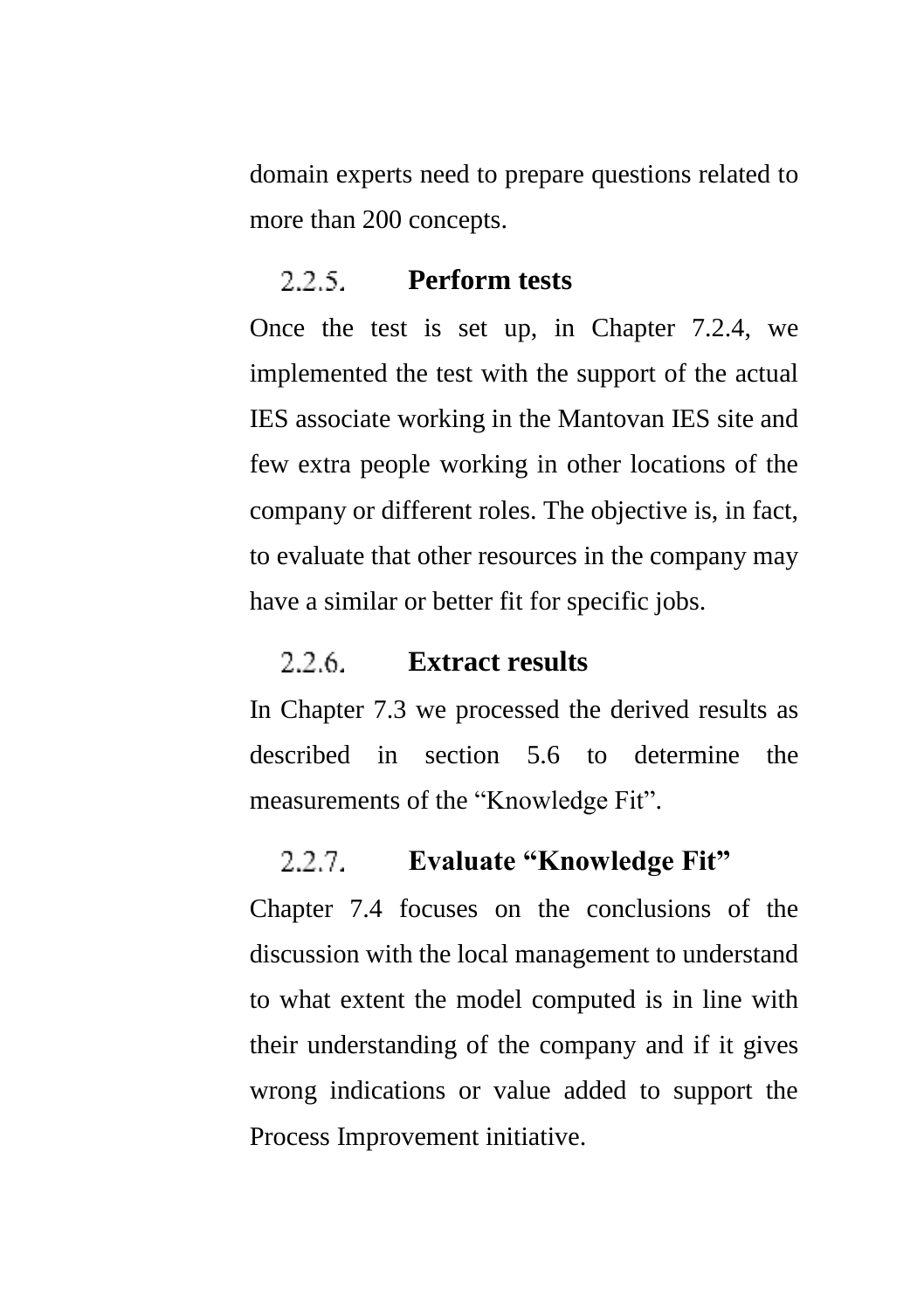#### $2.2.8.$ **Optimise organisation**

To conclude on the third research question, in Chapter 7.5 we use the optimisation process described in section 5.6.3 to identify an ideal best fit for the organisation to the process.

By the critics of the results, we conclude an understanding of the limits of such automatic approach and the eventual constraints that we see to be relevant in this kind of optimisations.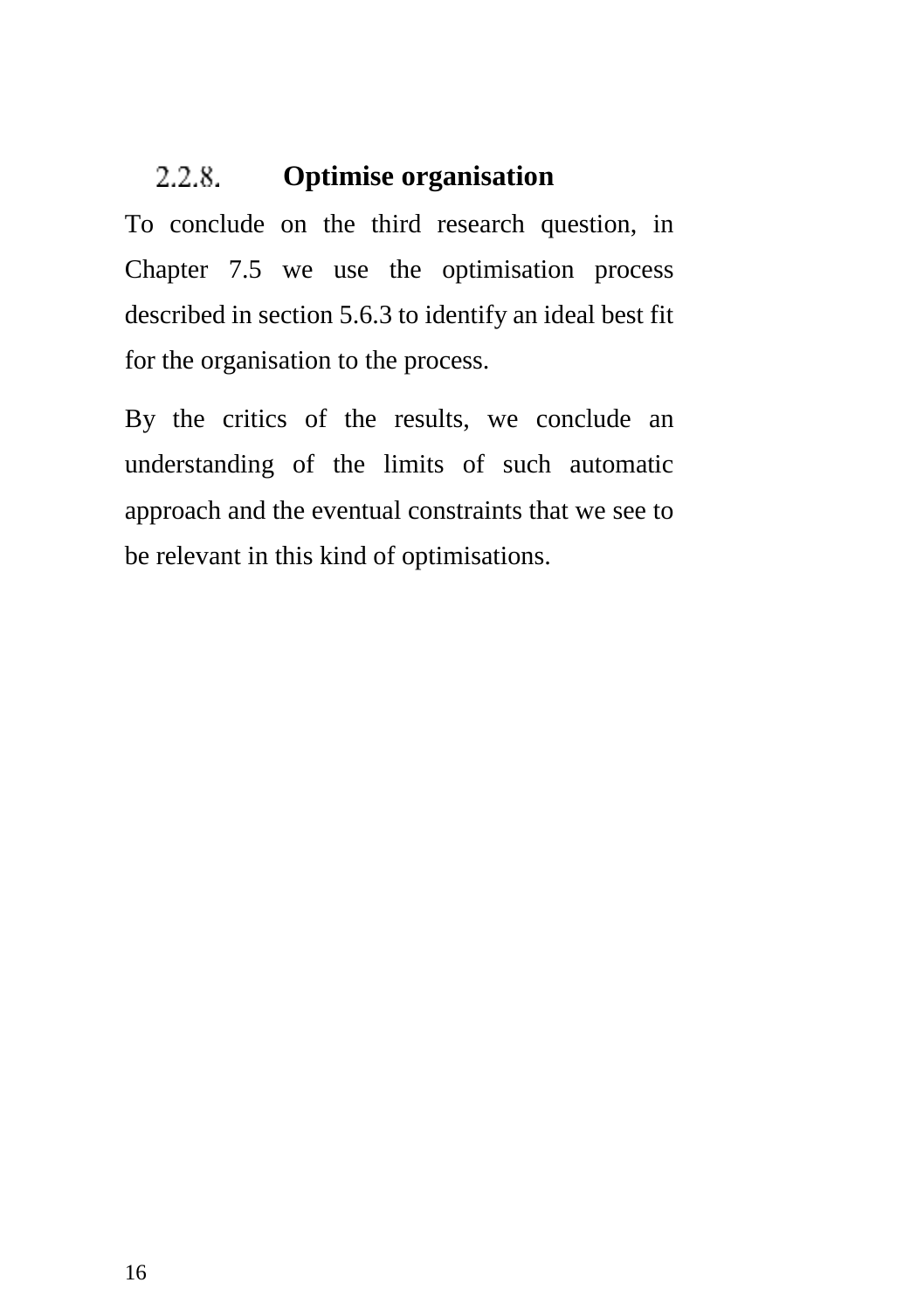# **3. The main scientific findings and results of the thesis**

To drive the conclusions of this research, I will take into consideration the following aspects:

- The fit to the purpose of this approach (how good it is in providing actionable information)
- Areas of further development for the approach and the technologies employed.

I will start by recall the Research Questions that were set at the beginning of this dissertation in Chapter [1.3.](#page-4-0)

For each of the questions I will show how the theoretical framework addressed it and the evidence from the business case that support the utility in the business environment.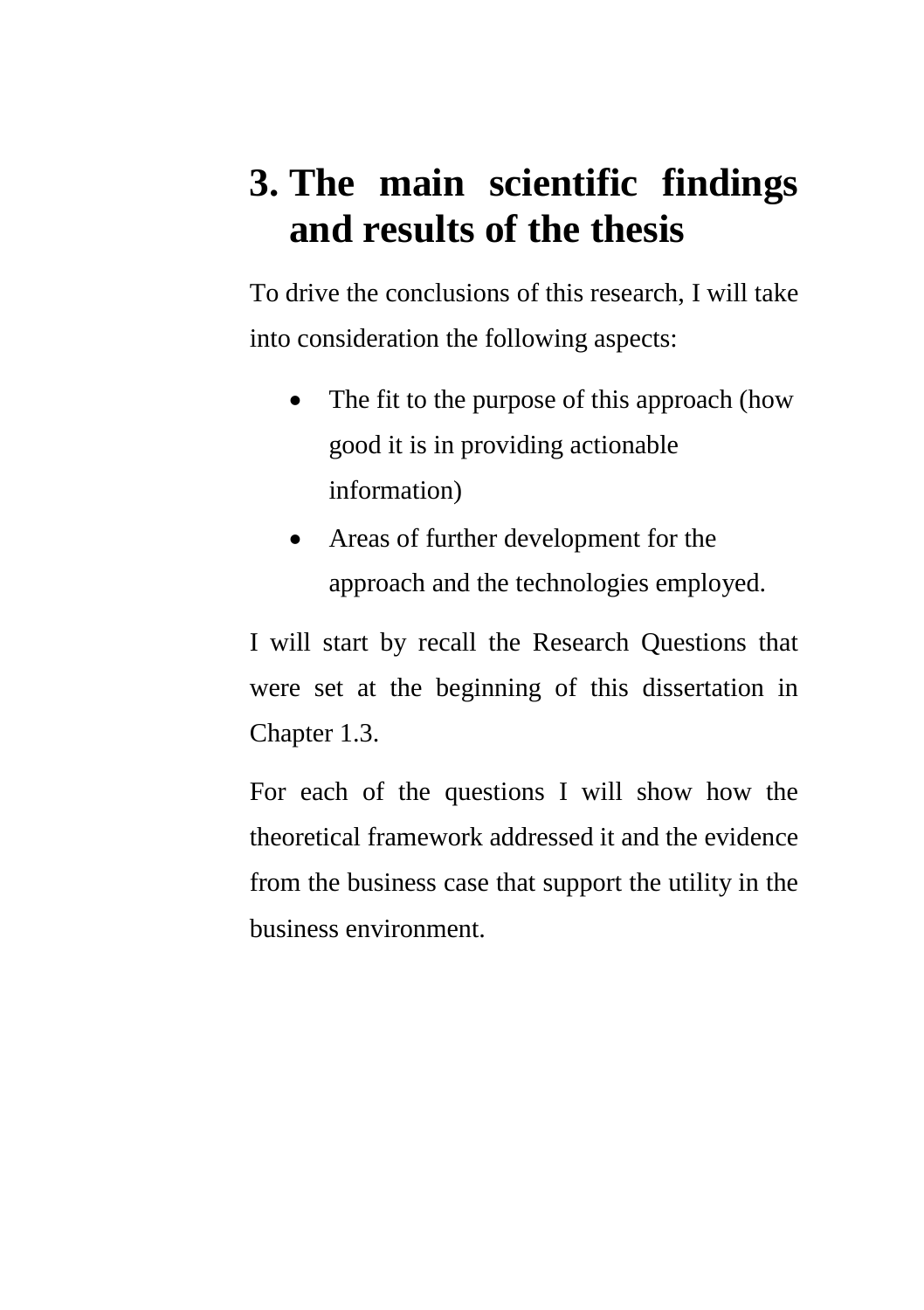## **Research Question 1: measurable knowledge capability**

### **How can we determine the**  3 1 1 **knowledge capability required by an organisation to run its processes?**

To address this problem, we will propose a theoretical measurement framework that will provide a synthetic and analytical measurement of a "de facto" situation of a "Knowledge Fit" given a formal definition of the business processes, skill test results and formal organisational deployment. In this thesis, we emphasized determining what the level of analysis for which we should perform knowledge measures are.

### **Validation of the Research**   $312$ **Question 1**

In Chapter 4.4 we proposed a measurement framework namely "Knowledge Fit". This framework uses on one side the PROKEX approach to identify the required knowledge and on the other side uses STUDIO test environment to validate.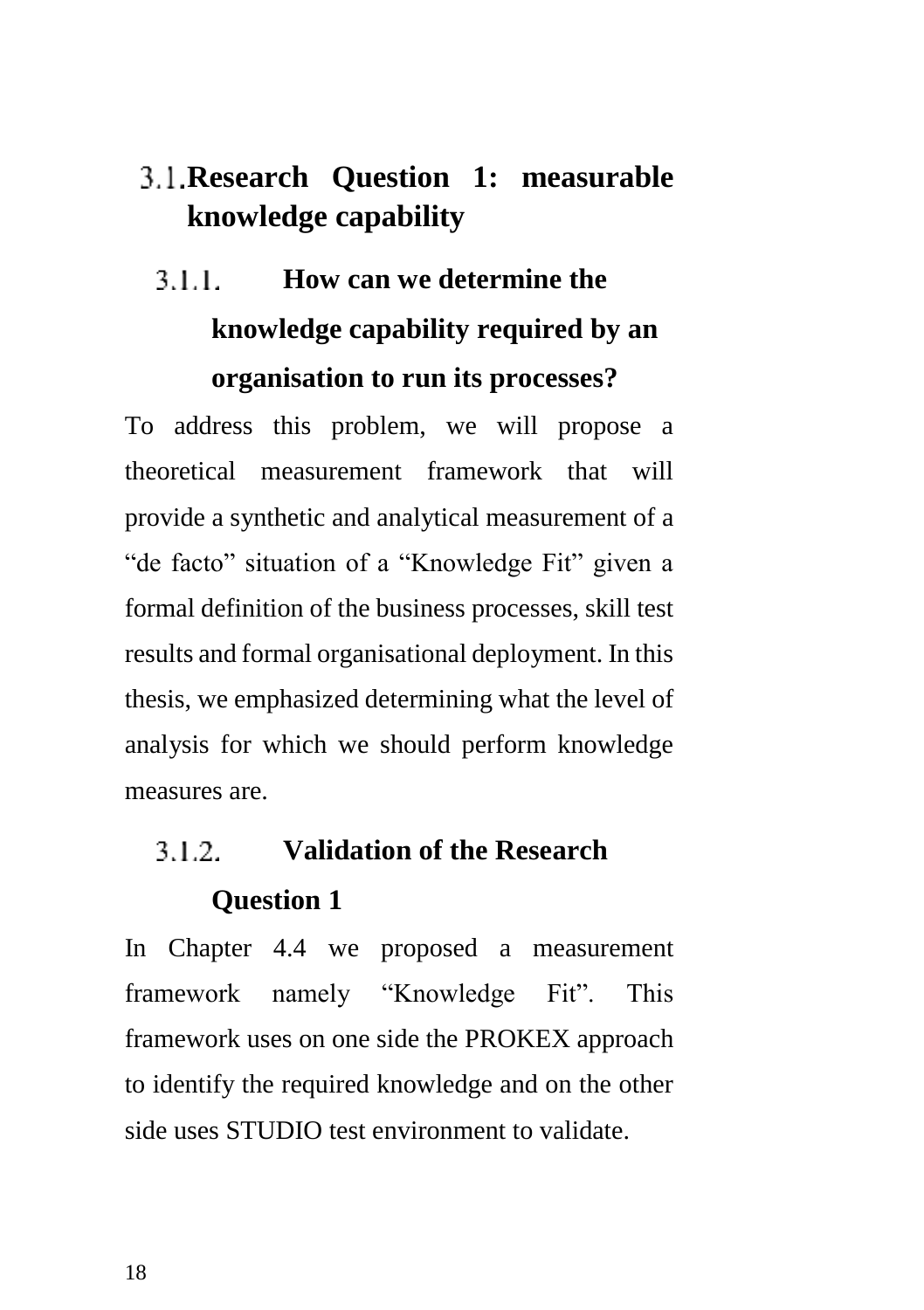To validate the statement, I would like to clarify the following items related to the framework.

The "Knowledge Fit" introduces both analytical and synthetic indicators.

In Chapter 4.4.3 we defined an analytical measure of "Knowledge Fit" that aims to identify those knowledge elements - concepts - that we expect to have in a certain organisational level and are not present in the organisation. It is analytical because we can pinpoint directly what are the concepts that are not hold or partially hold. The scale is between 0 and 1: if all individuals that are accumulated at this level of analysis hold (because correctly answered to online testing) the concept the value is 1; if none hold the concept the value is 0.

The second measure types are the "Fit Scores" (Chapter 4.4.4) those measures from 0 to 1 how a specific topological element (individual, position, role or activity) holds the required knowledge. This is a synthetic indicator because for each topological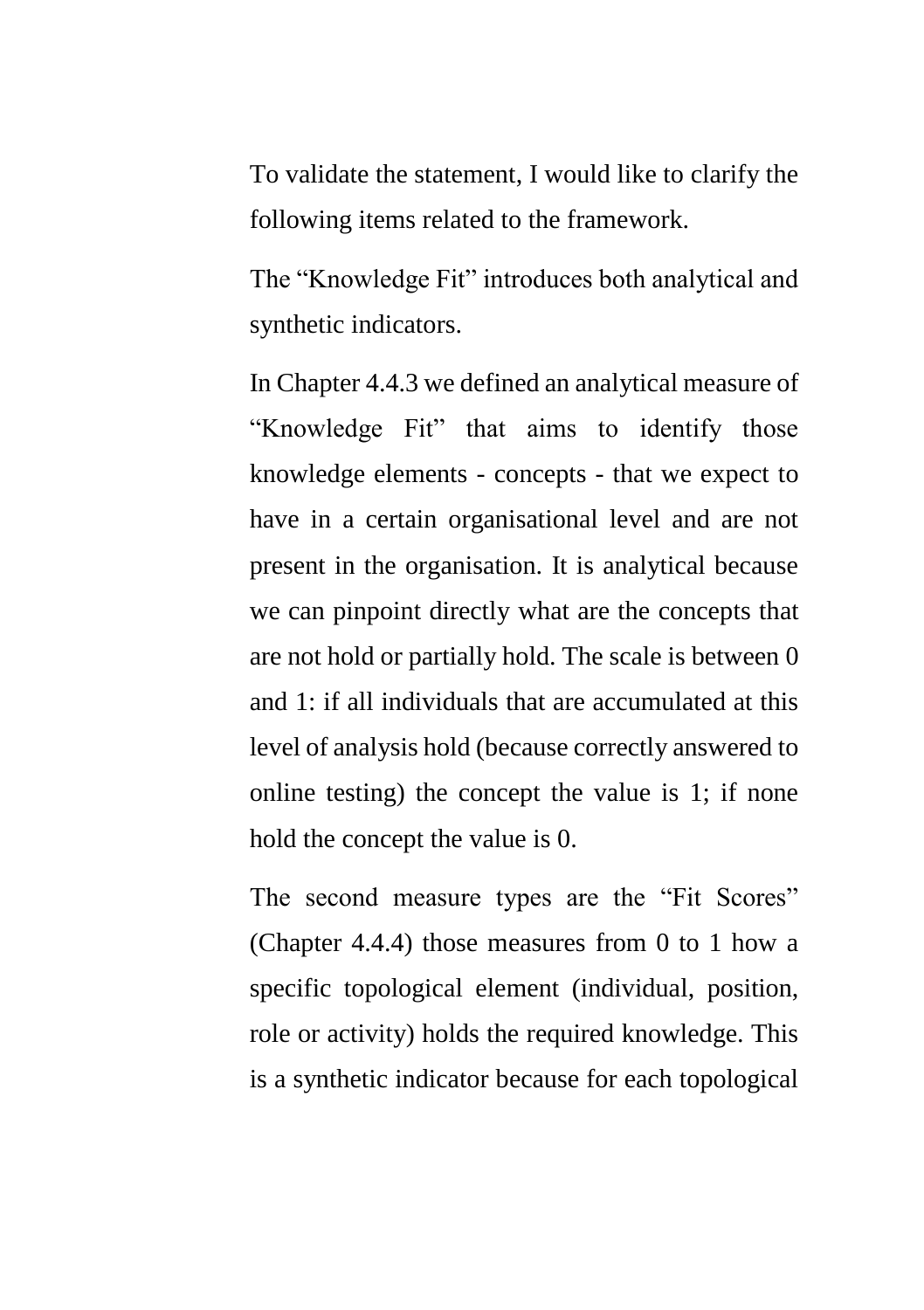element we obtain only one number that shows an average of the "Knowledge Fit".

Like the "Fit Score", the "Spare Score" is its complement: this synthetic indicator shows which part of the corporate knowledge not necessary for the topological element is, on the other hand hold. This is a measure of the flexibility.

Those indicators can be used at different level of the organisational deployment (see Chapter 4.4.1). The main elements of the organisational deployment are at the level of the *individuals*, the *positions*, the *roles* and the *activities*.

In Chapter 7.4 we demonstrated that the measures can address organisational issues and highlight possible interventions.

It is also possible to interpret differences between the measurements and put the measurement in context with other organisational measures such as experience, logistics and other not skill related attitudes.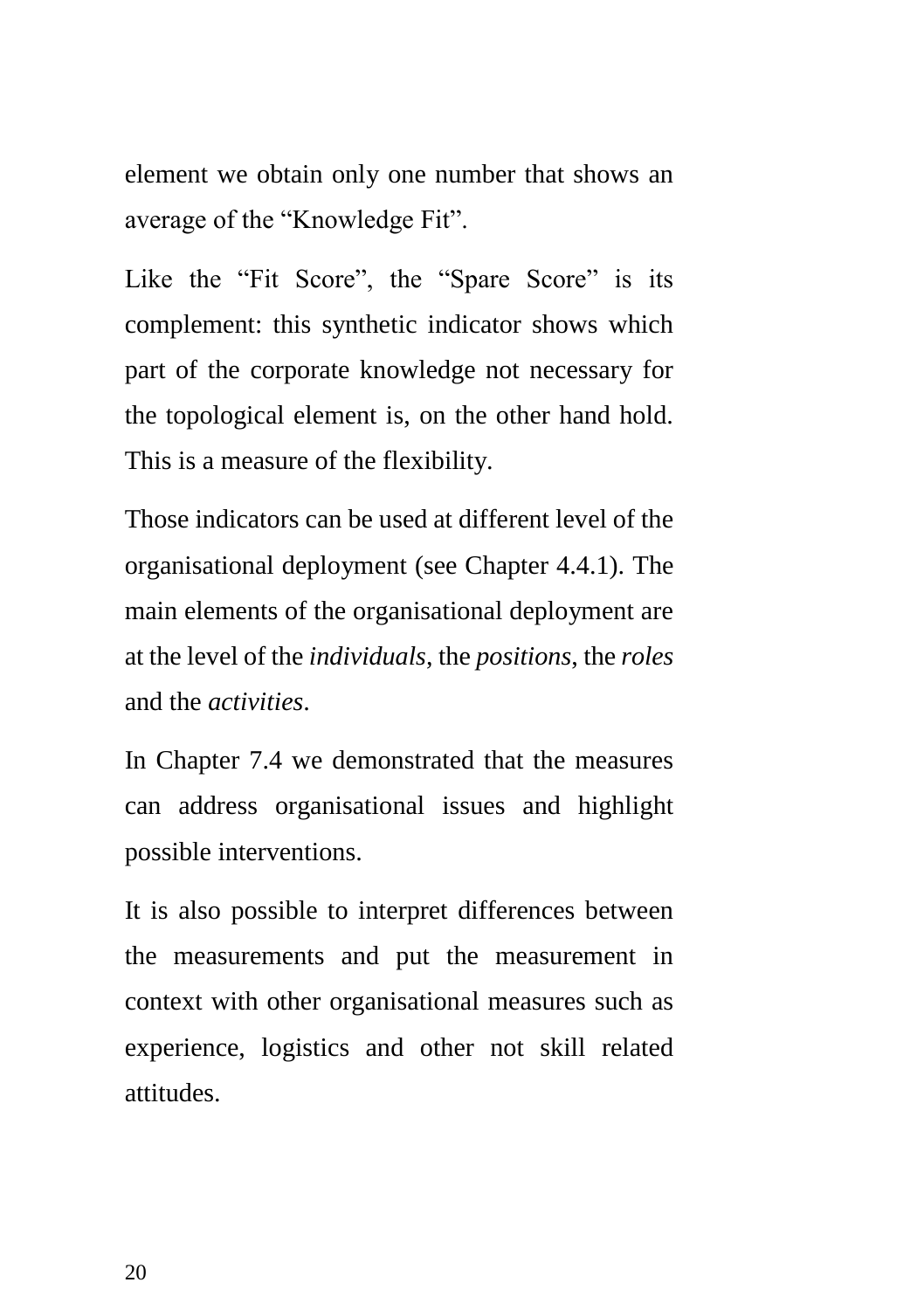Based on those consideration we conclude that the "Knowledge Fit" is a proper measure of "knowledge capability" in response to the Research Question 1.

## **Research Question 2: "Knowledge Fit" aware reorganisations**

 $3.2.1.$ **What are the possible approaches to validate a reorganisation with a knowledge capability perspective?**

Answering this question requires to identify an operating system that supports the formalisation of the reorganisation and, at the same time support a systematic measure of the knowledge capability for the system. To develop this, we will show how semantic enabled BPM used in conjunction with the PROKEX system and the STUDIO semantic testing platform can provide a sound environment to support the organisational simulation. With the term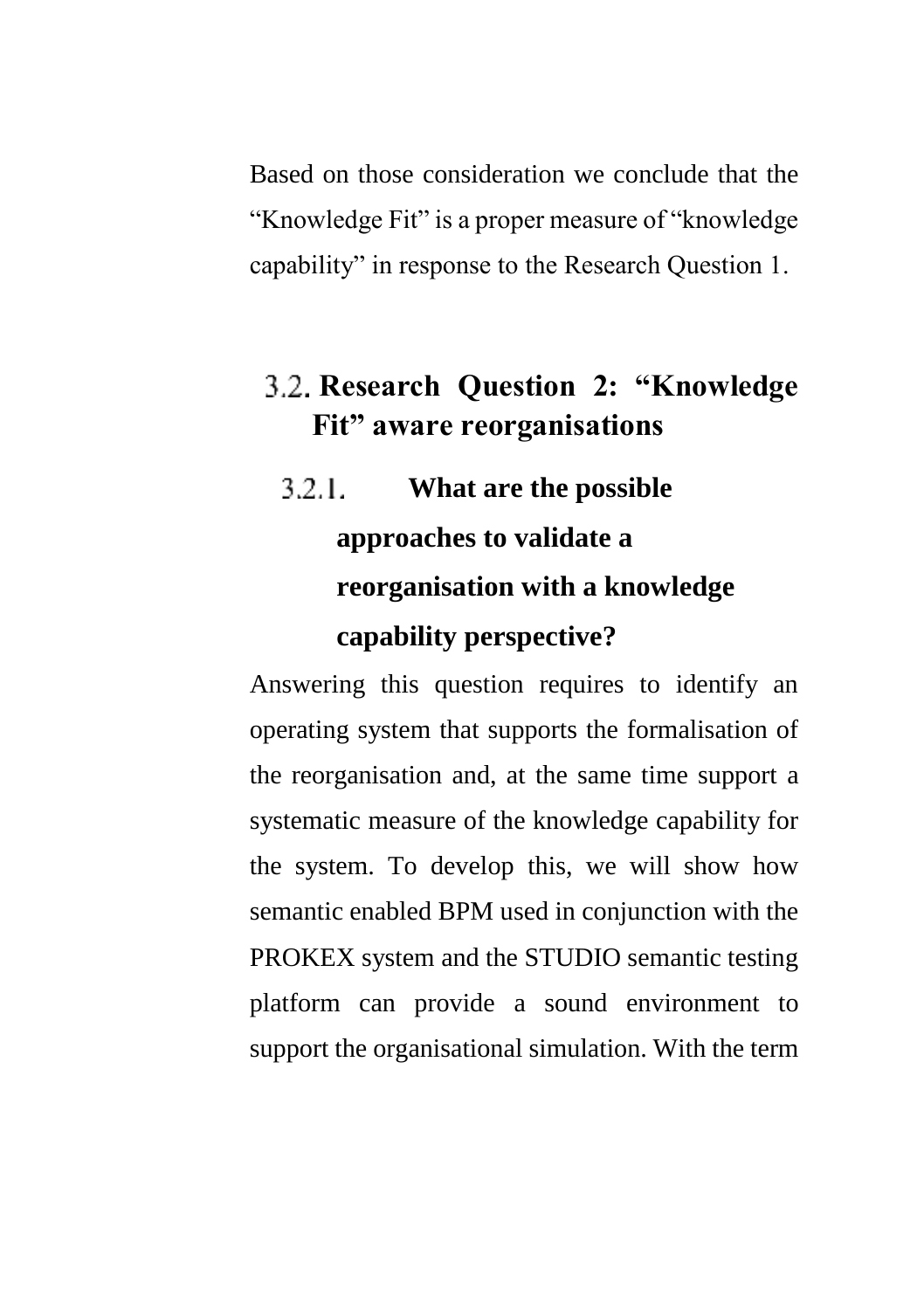reorganisation, we mean any change that impacts either people, processes or the organisation systems.

### 3.2.2 **Validation of the Research Question 2**

The proposed approach is described in Chapter 6 and validated in Chapter 7. This proposed approach lays on and extend the PROKEX approach as described in Chapter 5. Strength of this operating system is the possibility of translating from the Knowledge to the Process Domain to elicit implicit knowledge. In Chapter 5.6 we show how the "Knowledge Fit" plays an important role in closing the loop and support the process improvement of an organisation.

When validating this approach in Chapter 7, it results clear that organisational changes are complex activities that cannot be addressed only from a perspective. This is the reason of several failures in business process reengineering practices described in Chapter 3. We also saw that the more holistic is the approach the higher is the chance that the interventions are successful. It is also clear that so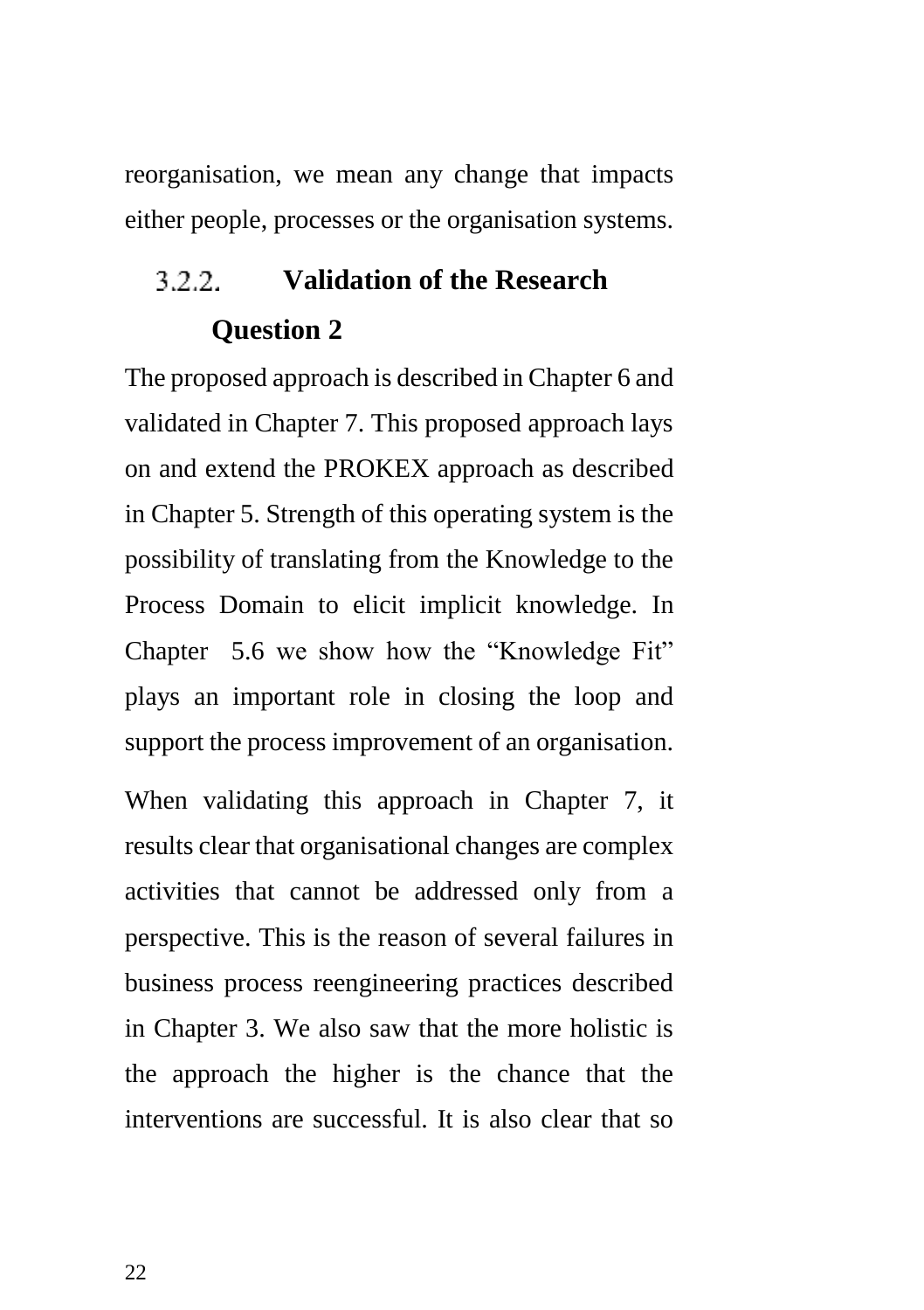far there are not so many approaches that bind a process approach with the knowledge dimension. In Chapter 5.6.2 we described several ways the PROKEX approach thank to the "Knowledge Fit" measures can support the improvement of an organisation and its processes in an integrated framework. In Chapter 7.4 we highlighted them in a real case that the measure fits very well other reorganisation approaches and is a good support to recommend further.

## **Research Question 3: Automatic reorganisation**

 $3.3.1.$ **Is there any possibility for semi-automatic or automatic solution to optimize the allocation of people to perform business activities?**

This third question is very connected to Research Question 2. In fact the framework that we are going to define on one side will provide knowledge indicators to support decisions at the topological level; at the same time may provide scenarios (using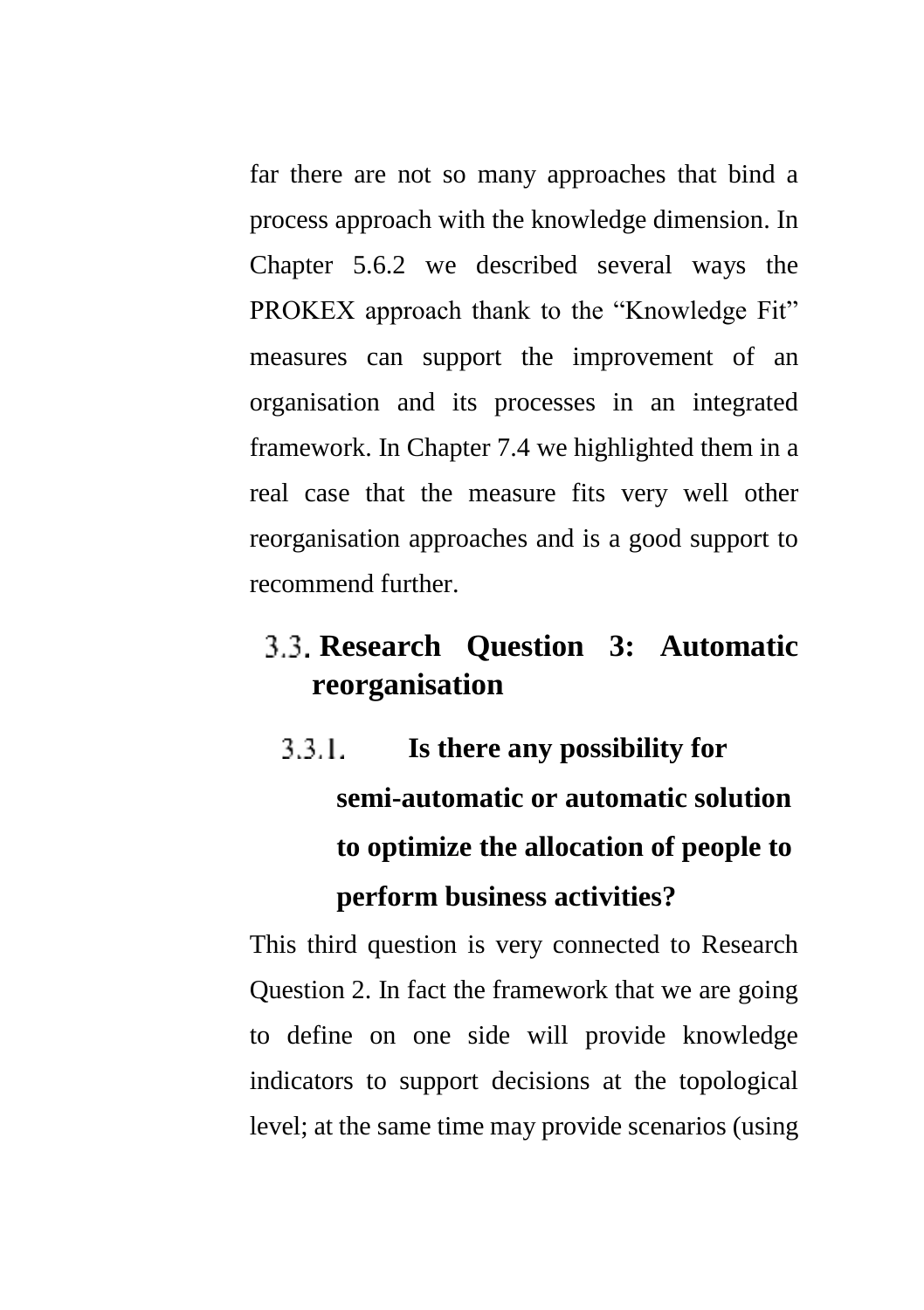those indicators) that maximise the "Knowledge Fit" while variating the elements of the organisation.

By testing in a real case, we would like to highlight the pros and the limitation of an automatic solution that optimisation of the organisational deployment based on the maximisation of the "Knowledge Fit".

### **Validation of the Research**  3.3.2. **Question 3**

In Chapter 3.9 we introduced the process maturity as an indication of how close a process or organisation is to be complete and capable of continual improvement through qualitative measures and feedback (Srinivasan and Murthy, 2012; Boutros and Cardella, 2016). The levels of those maturity models are:

- Level 1 Documented Process
- Level  $2$  Partial Deployment
- Level  $3$  Full Deployment
- Level 4 Measured and Automated
- Level  $5$  Continuously Improving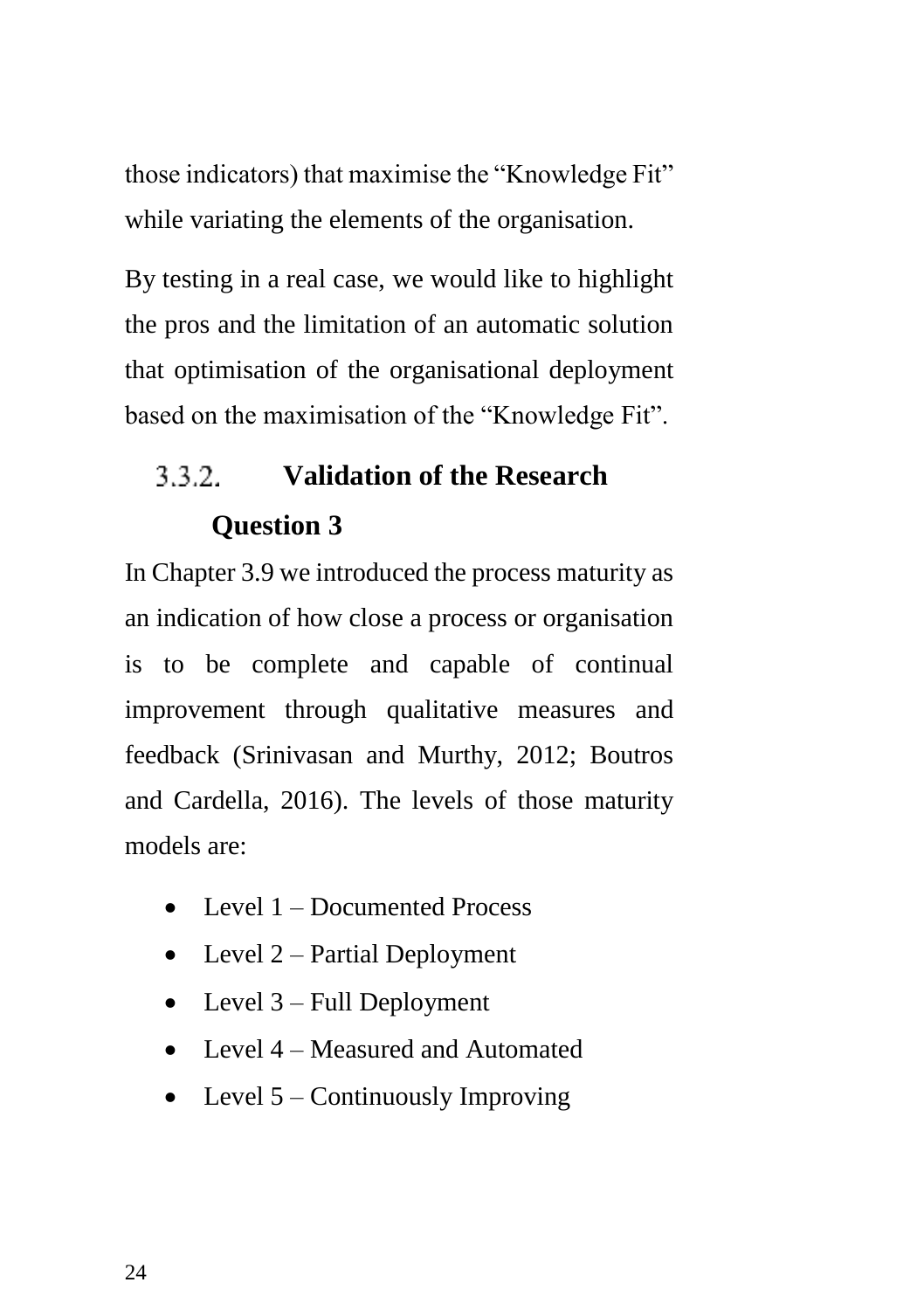While structured companies are struggling to move from Level 2 to Level 3, the PROKEX is a framework that helps organisation to move toward Level 4 and 5.

The Chapter 5.6.3 suggests that an approach to automatic organisational deployment is theoretically possible based on minimising a knowledge cost function and therefore confirming the Research Question 3.

In Chapter 7.5 however, we showed that the model automatically created based on a mere knowledge dimension is not able to recommend a proper solution. This does not show that the approach is not valid in all context. Further research is necessary for proving this. Certainly, in a context where the experience is at least as important as the skills, there is a geographical dimension to be considered and where the job attractivity is playing a relevant role like in the business case that we have developed in Chapter 7 is clear that only the "Knowledge Fit" is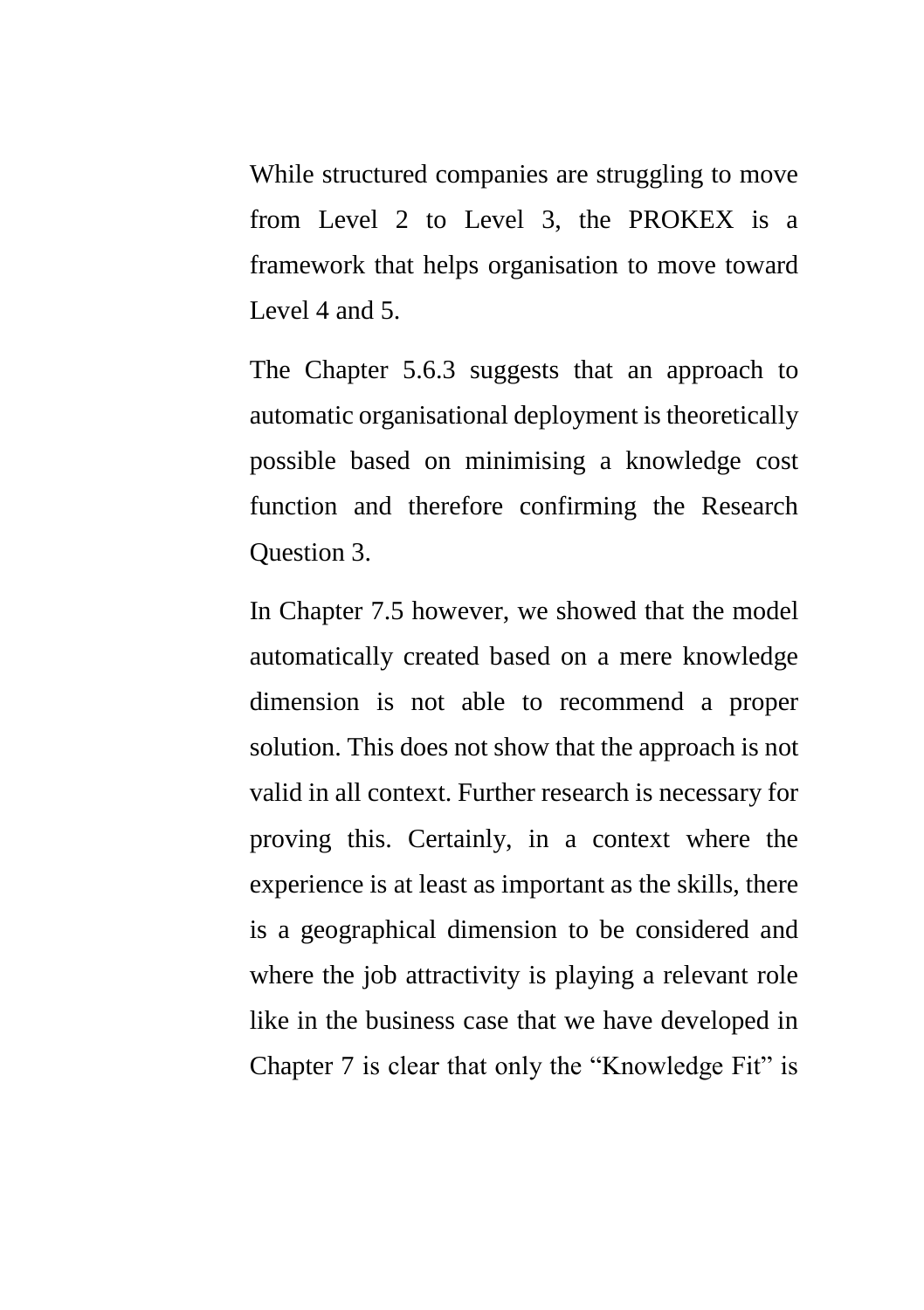not able to support automatic organisation deployment.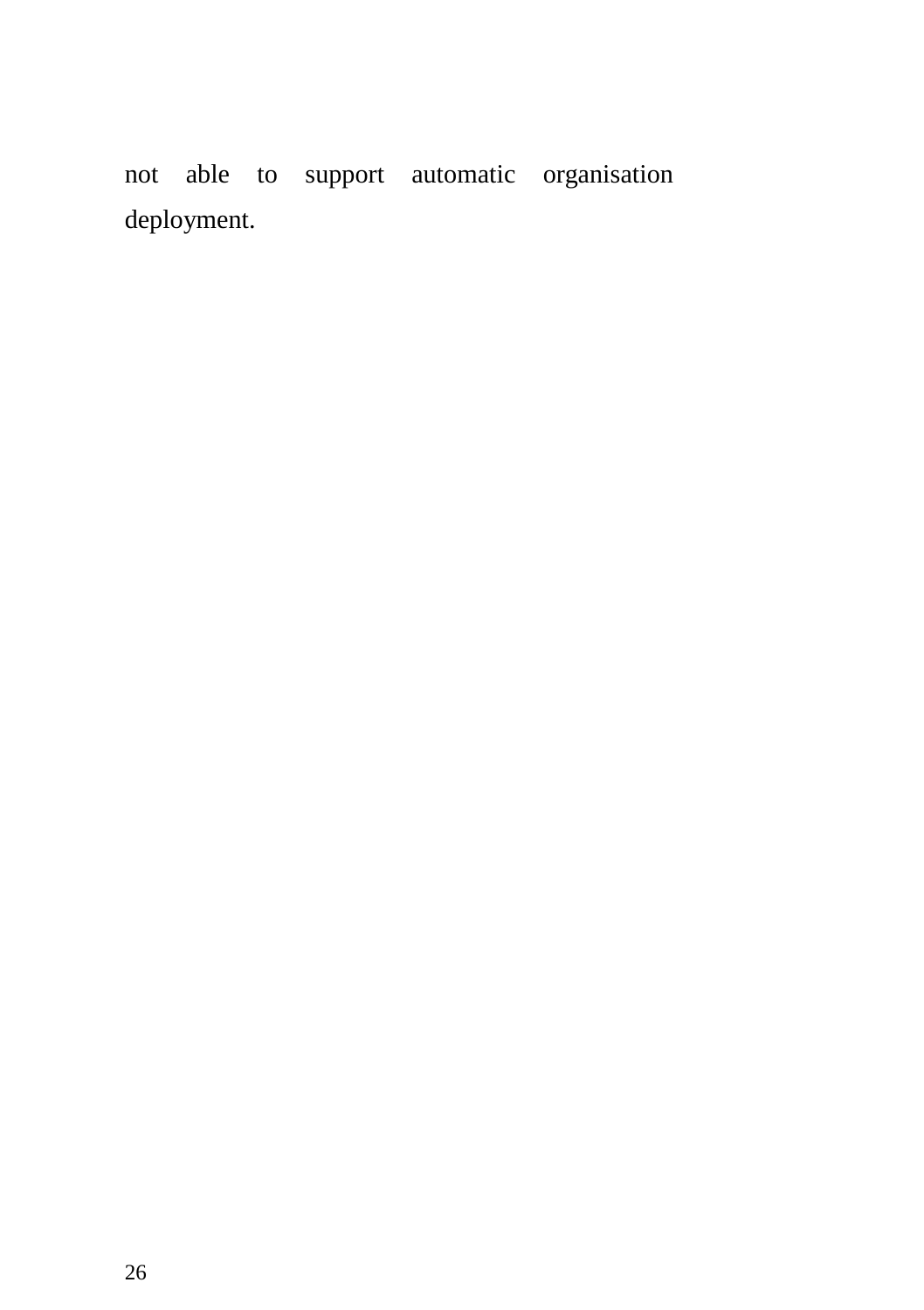# **4. Remarks concerning the utilisation of the thesis**

The literature has reference to measure model of intellectual capital that is mainly indirect (for instance the contribution to the equity (Sveiby, 1997) of the company). Some approaches are focusing on measuring the knowledge in comparison with a predefined domain (Jing, Liu and Zhan, 2013). However, the only tool used traditionally employed to map the fit of the knowledge in an organisation with the required processes are the socalled Competency Matrixes (Smith and Smarkusky, 2005). Recently semantic technologies (based on ontology) has been employed to test the knowledge in association with computer-aided testing systems (CAT) (Gaeta *et al.*, 2012)

The "Knowledge Fit" concept has been developed using PROKEX technology as reference technology and introduces a systematic translation between the process and knowledge domain.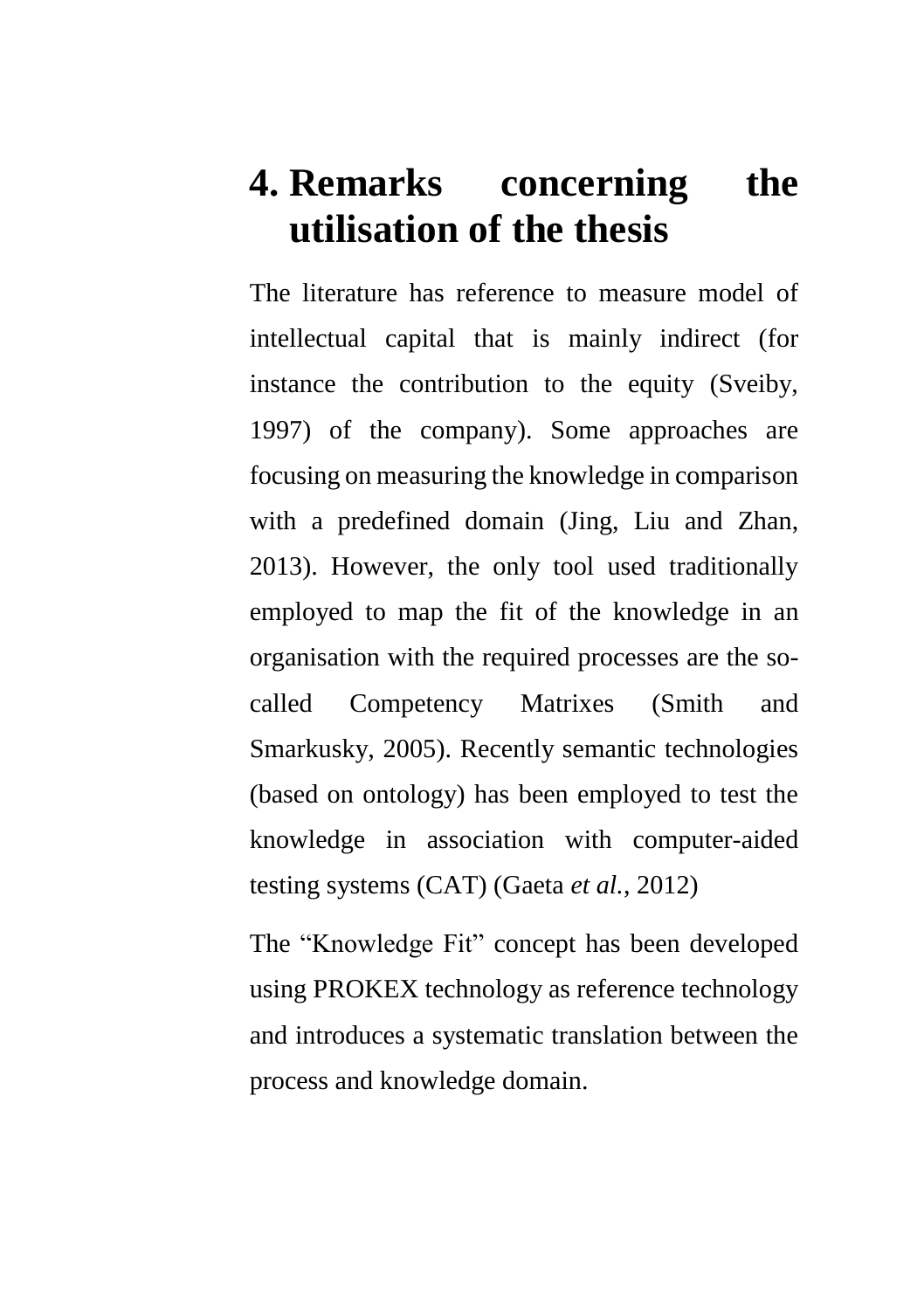The novelty of the approach includes the increased level of granularity and an integrated knowledge management approach.

Regarding granularity, this approach scales up the number of details that are typical semantic testing tools to organisational tools such as the competency matrixes.

The solution proposed for measuring the "Knowledge Fit", further, is integrated into an overall approach for developing and maintaining the knowledge base of a modern organisation that can be reused in different contexts. This allows to reuse documentation and ontology available in the organisation and provide feedback to their further development.